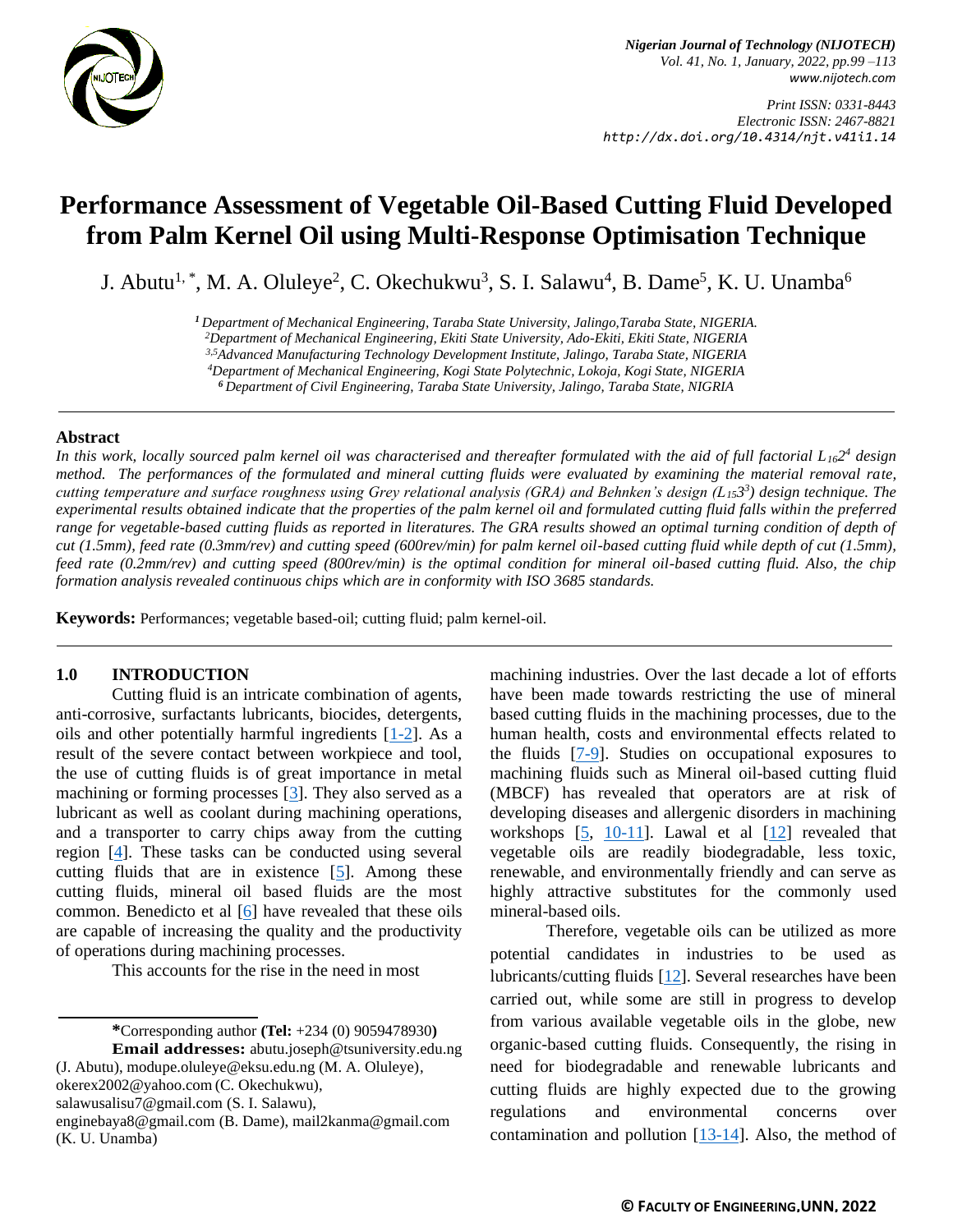its application and choice of a cutting fluid depend on significant points like influence on human health and cost environmental effects  $[3, 15]$  $[3, 15]$  $[3, 15]$ . As the law restrictions on environmental issues are becoming stronger, these choices of cutting fluid for machining operations are becoming very important. The application minimum quantity of fluid (MQF) is one of the options for the use of flood of cutting fluid during these operations, as it is being coined among several researchers. MQF technique involves dropping in a flow of compressed air, a mixture of cutting fluids (emulsions or neat oils), thereby, generating a *spray* which is directed towards the cutting zone to serve as coolant as well as lubricant. Prakash et al [\[16\]](#page-13-1) and Waingaertner et al [\[17\]](#page-13-2) studied this technique in several processes and revealed that depending on the type of cutting fluid used, the pulverization parameters and the cutting conditions, it has the potential of serving as a feasible alternative. Lawal et al [\[12\]](#page-12-10) revealed that because of the readily biodegradable, less toxic, renewable and environmentally friendly, nature of vegetable oils, they are highly attractive substitutes for the commonly used mineral-based oils. Also, vegetable-based oil have shown that they are good substitute for use in industries as lubricants and cutting fluids [\[18\]](#page-13-3). Vegetable oils are renewable and viable source of eco-friendly oils consisting chiefly of triacylglycerides. Triacylglycerides are molecular structures with three long chain fatty acids having similar length with varying levels of unsaturation attached at the hydroxyl groups via ester linkages [\[19\]](#page-1-0).

<span id="page-1-0"></span>Many studies are in progress on the need to utilise various vegetable oils available around the world in developing new bio-based cutting fluids. The increase in need biodegradable cutting fluids is highly expected because of the growing regulations and heath concern over pollution and contamination. the performance of jatropha vegetable-base soluble cutting fluid was compared in the earlier work of Carlos et al [\[20\]](#page-13-4) with other synthetic (jatropha ester), canola oils (vegetable), and the semisynthetic (mineral) in the milling of aluminum alloy (7050- T7451) for application in the production of aeronautic structures. The authors found that since the newly developed cutting fluid does not interfere with any of the elements involved in the formation of corrosion or intergranular pitting, it performed better in the machining of the aluminum alloys 7050 -T7451, which are not

acceptable in the production of aeronautical parts. From the results of the level of acidity and analysis of the chlorine in the samples of oil, the authors also found that jatropha oil-based fluid performed better since it does not present any chlorine element in its composition and does not display any acidity level. Also, Ojolo et al [\[21\]](#page-13-5) utilised tungsten carbide tool to investigate the effects of different vegetable-based oils (palm kernel oil, groundnut oil, shear butter oil and coconut oil) in the turning of aluminum alloy, copper alloy and mild steel. The experimental response investigated during this study was cutting force and the authors found that of all the four vegetable oils, groundnut oil performed better since it produced the minimum cutting force and that the four vegetable based oils are material dependent. Also, Kazeem et al [\[18\]](#page-13-3) utilized Grey relational analysis (multi-response optimization technique) and Taguchi design technique to investigate the performance of jatropha and mineral oilbased cutting fluids in the machining of AISI 1525 steel alloy using coated carbide tool. The authors found that using the formulated jatropha oil-based cutting fluid, multi-response performance can be achieved using cutting speed (355 m/min), feed rate (0.10 mm/rev) and depth of cut (1mm) as optimal machining conditions. Also, Winter et al [\[22\]](#page-13-6) compared the technological suitability of conventional mineral oil based with a polymer based cutting fluid in grinding process and found that when vitrified bonded aluminium oxide grinding wheel is used, even at high specific material removal rates (MRR) along with grinding oil, leads to low radial wear, constant specific cutting power and a good surface finish. In addition, Mahadi et al  $[23]$  utilised a  $2<sup>4</sup>$  full factorial design technique as well as minimum quantity lubrication to investigate the performance of boric acid powder with palm kernel oil by comparing with conventional mineral oil for lubrication in AISI 431 alloy steel machining. The authors revealed that the surface integrity of the workpiece is most significantly influenced by feed rate and type of lubricant. Also, it was revealed that, boric acid powderaided lubricant machining process recorded a percentage improvement of 7.21%, and therefore, performed better than conventional lubricant.

In addition, Lawal et al [\[12\]](#page-12-10) studied the performances of three different cutting fluids in the turning of AISI 4340 steel using coated carbide tools, with two different vegetable oil-based developed from palm kernel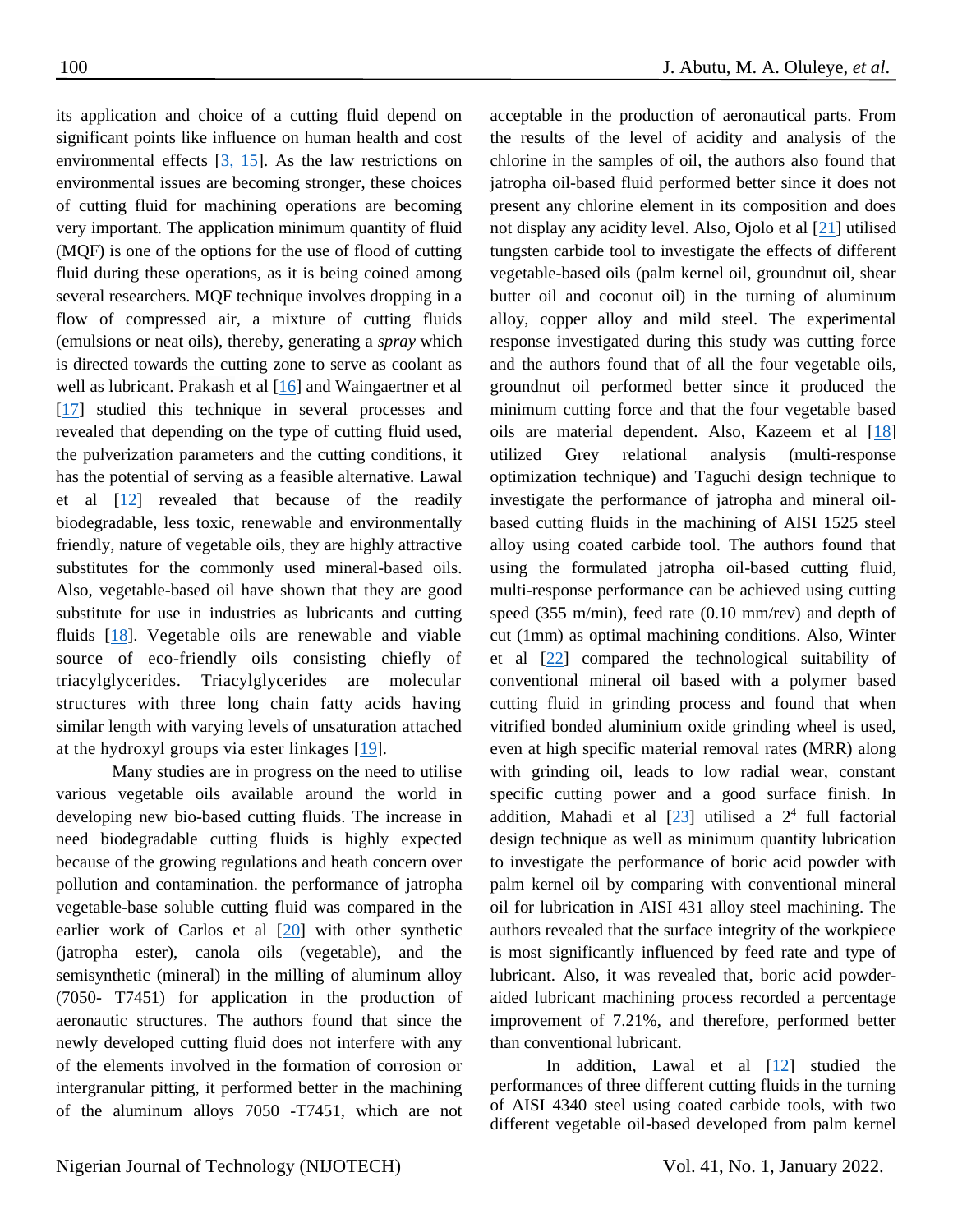and cottonseed, and a conventional type of cutting fluid (mineral). The author utilized Taguchi design technique for experimental design and revealed that type of cutting fluids  $(51.1\%)$  and cutting speed  $(64.64\%)$  have the most significant influence on the cutting force and surface roughness respectively. The author also found that the effects of cutting speed and depth of cut are least significant on the cutting force and surface roughness respectively. It was therefore concluded that the two vegetable oil-based cutting fluids (cottonseed and palm kernel oil based) performed better than mineral oil based.

Kamal et al  $[24]$  also used  $L_{27}$  Taguchi design technique to investigate the Metal Removal Rate (MRR) in turning of C-34000 workpiece using Computer Numerical Control (CNC). The authors identified the optimum condition of experimental factors for instantaneous optimisation of MRR (8.91mm<sup>3</sup>/min). Confirmation experiments were conducted to verify these optimal results and the authors concluded that cutting speed and feed rate has the highest impact on the MRR.

Also, different types of cutting fluids (emulsion, a neat cutting oil-immiscible with water and coconut oil) were utilised by Xavior and Adithan [\[25\]](#page-13-9) to investigate their influence on surface finish and tool wear during turning of AISI 304 stainless steel with carbide tool. It was revealed that coconut oil based cutting fluid outperformed the conventional mineral oils. Papiya et al  $[26]$  studied the performances of three environmental friendly vegetable based cutting fluid (neem oil, soya oil and groundnut oil) and one conventional mineral oil based during machining of mild steel workpiece in wet as well as dry conditions and revealed that workpiece machined with vegetable oil based cutting fluids (VBCFs) produced fine surface morphology as compared with conventional cutting fluid.

This work therefore utilised multi-response optimisation technique (Grey relational analysis) and Behnken's experimental design technique in the formulation emulsion cutting fluids using palm kernel oil. The formulated cutting fluid was characterised and its effects on material removal rate, cutting temperature and surface finish during turning of AISI 1030 steel with coated carbide insert were investigated and compared with conventional mineral oil based cutting fluid.

## **2.0 MATERIALS AND METHODS**

#### *2.1 Materials*

## *2.1.1 Formulation of cutting fluid*

The formulation of the cutting fluid was carried using palm kernel oil (*[Elaeis guineensis\)](https://en.wikipedia.org/wiki/Elaeis_guineensis)*, collected from a local palm kernel oil extraction factory situated at Orokam,

Benue State-Nigeria and mineral soluble oil (MobilMet 424). Other additives used include emulsifier (0.5M sodium stearoyl lactylate in 5litres of water), banana plant juice (anti-corrosion agent), anti-oxidant and biocide.

## *2.1.2 Turning processes*

Turning operation was conducted on a conventional 4-jaw lathe (MITCHELL of Keighley, 3.73kW rated power and cutting speed: 30-1000rpm) domiciled at a commercial workshop in Kaduna -Nigeria, AISI 1030 steel workpiece (1.6m length and 70mm diameter) and a tungsten carbide tool insert (Model: CNMG 1204082H- DCLNR 2020 K/Z, insert thickness of 4.7624 mm and size: 12).

#### *2.2 Methods*

#### *2.2.1 Characterization of Oil*

As adopted by Agu et al [\[28\]](#page-14-1) and Kazeem et al [\[18\]](#page-13-3), the physicochemical and lubricant properties of the palm kernel oil were analyzed using the testing procedure outlined by ASTM D445-19a (viscosity value) ASTM D93 (Flash point) ASTM D7946-19 (pH value), and ASTM D7397-21 (cloud point). The peroxide value was calculated using Equation 1 [\[27\]](#page-13-10).

$$
Per oxide Value = \frac{S x N x 1000}{Weight of sample(g)}
$$
 (1)

N is the normality of Sodium thiosulphate  $(Na<sub>2</sub>S<sub>2</sub>O<sub>3</sub>)$ S is the Test-Blank (mL  $Na<sub>2</sub>S<sub>2</sub>O<sub>3</sub>$ )

#### *2.2.2 Formulation of Emulsion Cutting Fluid*

Formulation of the cutting fluid was carried out at the Department of Mechanical Engineering Laboratory, Taraba State University, Jalingo-Nigeria. As suggested by Lawal et al  $[12]$  and Agu et al  $[28]$  simpler less formula with additives was adopted in order to facilitate disposal and easy treatment of cutting fluid after use. The formulation of the palm kernel oil-in-water emulsion cutting fluids involved the application of experimental design (DOE) technique under the conditions stipulated by L162 4 full-factorial design. Table 1 shows the Factor levels for variables employed in the factorial design. Experimental runs obtained using Table 1 were formulated by mixing oil in distilled water along with other additives using a mechanical stirrer operating at a speed of 800 rpm for 12 minutes at room temperature  $(25^{\circ}C)$ . The total volume contained in each formulation was 100 ml.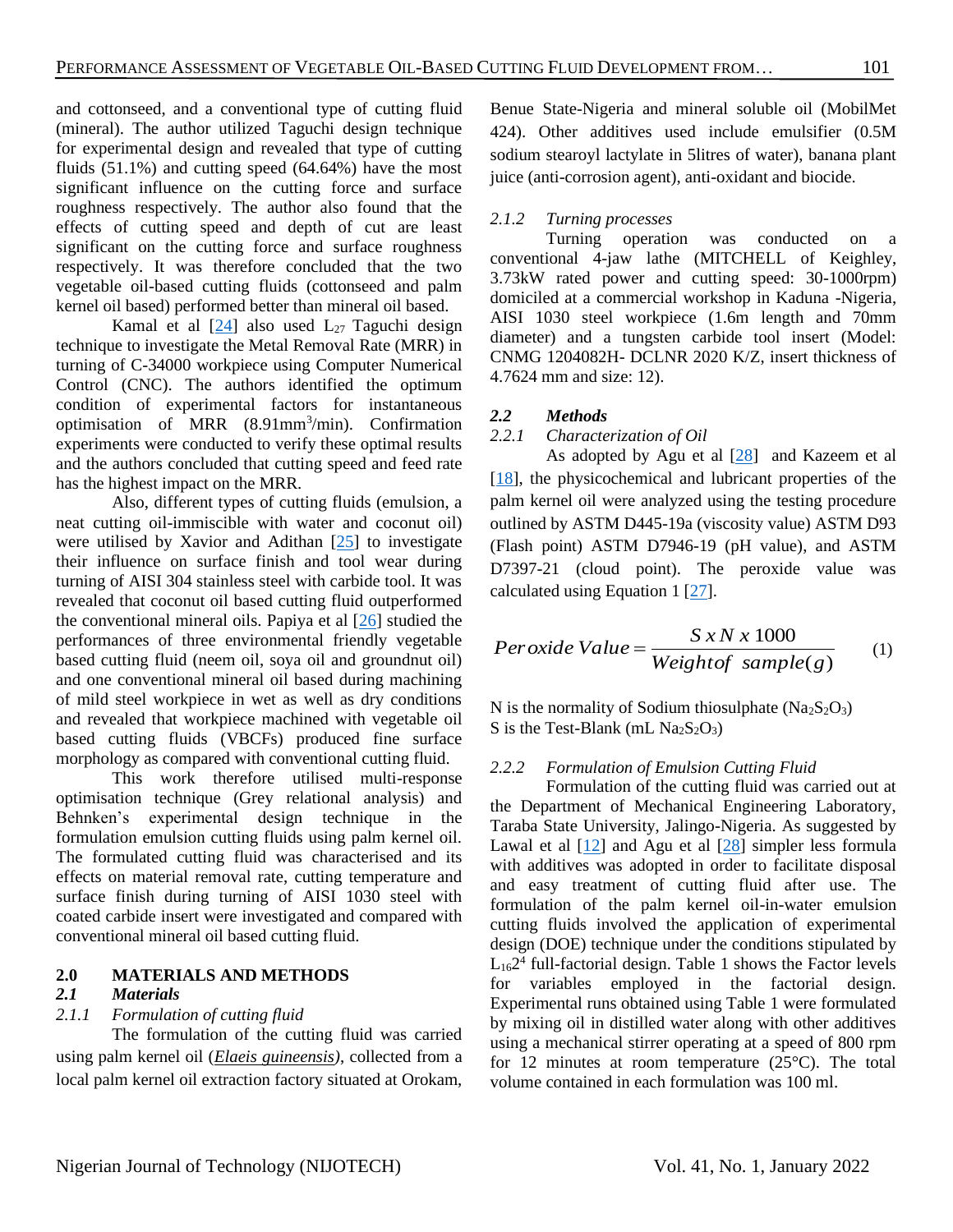| <b>Factors</b>      | <b>Symbol</b> | Minimum Level $(-1)$ % | Maximum level $(+1)$ % |
|---------------------|---------------|------------------------|------------------------|
| Anticorrosive agent | AС            |                        |                        |
| Emulsifier          |               | 7.0                    |                        |
| Antioxidant         | AО            | 0.4                    | $0.8\,$                |
| <b>Biocide</b>      |               | 0.4                    | $\rm 0.8$              |

**Table 1:** Factor levels for variables employed in the factorial design.

#### *2.2.3 Characterization of formulated cutting fluids*

The formulated palm kernel oil-based cutting fluid (PBCF) was characterized by determining its stability, viscosity, and corrosion level and pH value. The stability of the cutting fluid formulations was assessed visually at constant temperature (25ºC) for 24 hours, as to phase separation, in 100ml measuring cylinders (with 1mL subdivisions) in the following oil concentrations. Also, a calibration constant of 0.1 was used to measure the viscosity of the formulated fluid concentrates at room temperature and elevated temperature of 25°C and 80°C respectively. The corrosion level was determined using the testing procedure adopted by Agu et al [\[28\]](#page-14-1) while a digital pH meter was utilised in obtaining the pH value.

#### *2.2.4 Turning processes*

#### a. Experimental design

Design of experiment (DOE) was carried out in accordance with Box Behnken Design  $(BBD)$ - $L_{15}(3)^3$ method using Minitab 17 statistical software. This type of Response surface methodology (RSM) design technique was selected in preference to Central composite Design (CCD) since it does not include additional runs (axial points) which tends to increase the complicity and cost of the entire process. The cutting variables selected along with their respective levels are shown in Table 2 while the experimental design layout is shown in Table 3.

|  |  |  |  | <b>Table 2:</b> Factor levels of cutting parameters |
|--|--|--|--|-----------------------------------------------------|
|--|--|--|--|-----------------------------------------------------|

| Factor               | ິ<br>Unit | Level |      |
|----------------------|-----------|-------|------|
|                      |           | Low   | High |
| Depth of cut (dc)    | mm        | 0.5   | 1.5  |
| Feed rate (Fr)       | mm/rev    | 0.1   | 0.30 |
| Cutting speed $(Cv)$ | rev/min   | 400   | 800  |

#### b. Turning operation

Turning operations were performed on the AISI 1030 steel workpiece using a conventional 4-jaw lathe (MITCHELL of Keighley, 3.73kW rated power and cutting speed: 30-400rpm) domiciled at a commercial workshop in Kaduna-Nigeria and a tungsten carbide tool insert (Model: CNMG 1204082H- DCLNR 2020 K/Z, insert thickness of 4.7624 mm and size: 12). The workpiece samples were reduced to 280mm length so as to achieve a diameter to length of 1:4 which eliminates flexing and ensures rigidity during the turning operation [\[12,](#page-12-10) [28\]](#page-13-11) while the diameter of 70mm was maintained. The turning operation represented in Figure 1 involved mounting the test sample on the lathe between the live centre and chuck so as to ensure better clamp force in the turning process. This was followed by machining off thin layer of outer surface of each specimen before the commencement of the process and thereafter, turning at different depth of cuts, feed rates and velocities as stipulated in Table 3.

| Run |           | Orthogonal array |                |           | <b>Cutting parameters</b> |                |
|-----|-----------|------------------|----------------|-----------|---------------------------|----------------|
|     | $dc$ (mm) | $Fr$ (mm/rev)    | $Cv$ (rev/min) | $dc$ (mm) | $Fr$ (mm/rev)             | $Cv$ (rev/min) |
|     |           | -1               |                | 1.0       | 0.1                       | 400            |
|     |           | - 1              |                | 1.0       | 0.1                       | 800            |
|     |           |                  |                | 1.0       | 0.3                       | 400            |
|     |           |                  |                | 1.0       | 0.3                       | 800            |
|     | - 1       |                  |                | 0.5       | 0.2                       | 400            |
| h   | - 1       |                  |                | 0.5       | 0.2                       | 800            |
|     |           |                  |                | 1.5       | 0.2                       | 400            |
| 8   |           |                  |                | 1.5       | 0.2                       | 800            |
|     | - 1       |                  |                | 0.5       | 0.1                       | 600            |
| 10  | $-1$      |                  |                | 0.5       | 0.3                       | 600            |
|     |           | - 1              |                | 1.5       | 0.1                       | 600            |
| 12  |           |                  |                | 1.5       | 0.3                       | 600            |

**Table 3:** BBD-RSM  $L_{15}(3)^3$  Experimental Design Layout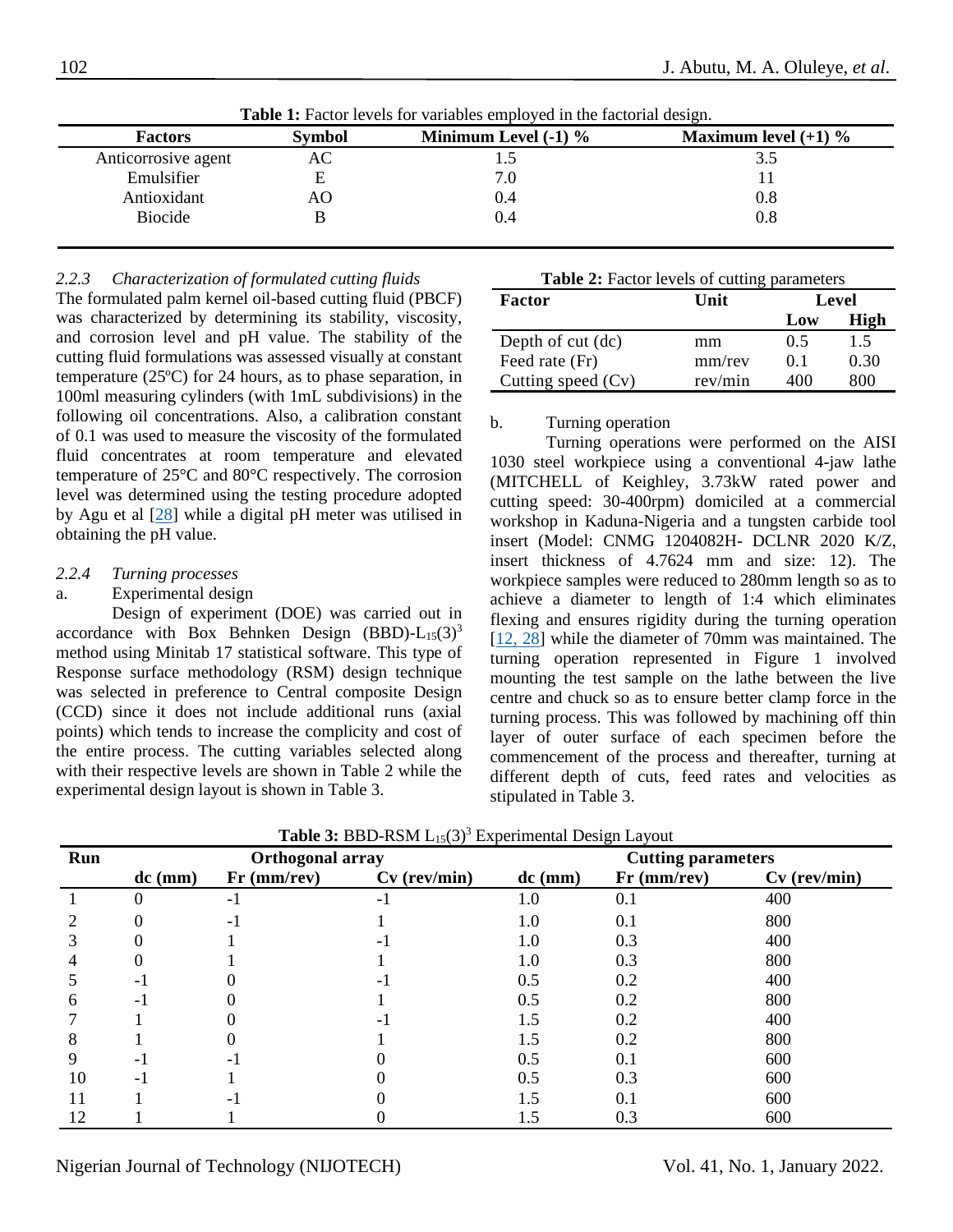| $\sqrt{2}$<br><b>IJ</b> |  | $\mathbf{1} \cdot \mathbf{0}$ | $\mathsf{U}.\mathsf{\Delta}$ | 600 |
|-------------------------|--|-------------------------------|------------------------------|-----|
| 14                      |  | $\cdot$                       | $U \cdot \angle$             | 600 |
| . L J                   |  |                               | $v_{\cdot}$                  | 600 |



**Figure 1**: Experimental set up for turning operation

## *2.3 Experimental responses*

The surface integrity of machined part of workpieces was measured with surface roughness tester (Model: SRT–6200, ±10% accuracy, Merit-mi Instruments Co., Ltd). Three readings were taken along the axis of each machined workpiece and the average value was calculated and recorded. Also, the cutting temperature of each experimental process was obtained with an Infra-red thermometer (PeakTech: 4960-IR thermometer, -50 to +1200 $^{\circ}$ C). This measurement was carried out by holding the device 50mm away from the chip-tool interface and thereafter pointing the probe of the thermometer at the interface during machining. Three measurements were also taken for each experimental run and the mean value was calculated and recorded. In addition, the Material removal rate (MRR) was calculated using Equation 2 [\[29\]](#page-13-12).

$$
MRR = \frac{\pi}{4}x(D_1^2 - D_2^2)x f x N
$$
 (2)

where, N is the cutting speed, rpm, f is the Feed rate in  $mm/rev$ ,  $D_2$  is the final diameter in mm and  $D_1$  is the Initial diameter in mm.

## **3.0 RESULTS AND DISCUSSIONS**

#### *3.1 Characterization of extracted oil*

The results of the physiochemical and lubricity related properties of palm kernel oil are presented in Table 4. As shown in Table 4, it can be observed that the

condition of palm kernel oil at room temperature is in liquid form. This state of the oil makes it easy to be used as lubricant and as base oil for cutting fluid formulation. Viscosity is commonly perceived as resistance to pouring or thickness and represents the measure of the resistance of the oil to deformation under shear stress  $[30]$ . The viscosity of 113.6 cst indicates that the oil possesses a good resistance to deformation under shear stress. Also, it is also clear from the result that palm kernel oil have good flash point  $(237^{\circ}C)$  as it compare well with conventional oils such as SAE 30 and SAE 40 which has a flash point of 243 and 260 $\degree$ C respectively [\[30\]](#page-13-13). In addition, the pH of palm kernel oil is alkaline (10.46) which indicates good tendency of not corroding metals during turning processes while the peroxide value of the oil was 7.5 mg/g oil which revealed a high peroxide value and this suggest a high levels of antioxidant and is an indication of good levels of oxidative rancidity of the oils. The palm kernel oil exhibited a relatively high cloud point at 29ºC; which indicates that the oil can stay a longer time before congealing.

**Table 4:** Physiochemical and lubricity related properties of palm kernel oil

| S/N | <b>Parameter</b>             | Value                  |
|-----|------------------------------|------------------------|
| 1   | Viscosity at $40^{\circ}$ C  | $113.6$ cst            |
| 2   | Flash point                  | $237^{\circ}$ C        |
| 3   | pH value                     | 10.46                  |
| 4   | Peroxide Value               | $7.5 \text{ mg/g oil}$ |
| 5   | Cloud point                  | $27^{\circ}$ C         |
| 6   | Colour                       | Clear light yellow     |
|     | Appearance at $25^{\circ}$ C | Liquid                 |

## *3.2 Characterization of cutting fluids*

The properties of the formulated oil-in-water emulsion and the mineral oil-based cutting fluids are shown in Table 5. The data obtained for the pH values of each formulated cutting fluid were analyzed using Minitab statistical software and the optimal combination of additive and percentage oil content were used to formulate the oil based emulsion cutting fluid. The optimum additive parameters for 30% palm kernel oil content include emulsifier (8.29 vol.%), anticorrosion (2.75 vol.%), biocide (0.97 vol.%) and Anti-oxidant (0.92vol.%). Also, based on the results presented in Table 5, it can be observed that the palm kernel oil-based cutting fluid compared well with conventional based cutting fluid (pH of 10.1 -alkaline). A viscosity value of 2.54 (Cst) was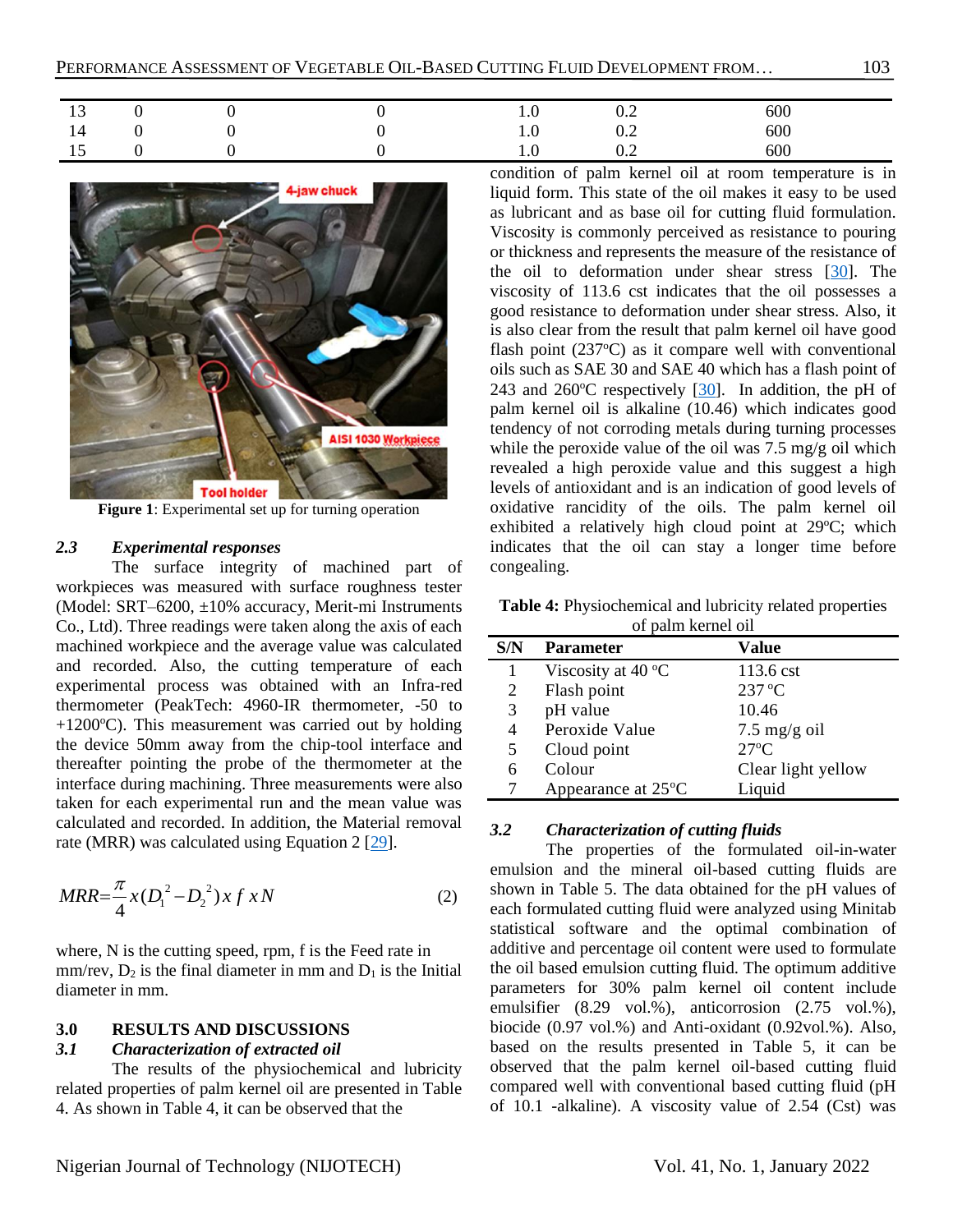recorded, thereby making it safe-to use and effective as cutting fluid in machining process.

## *3.3 Experimental Results and S/N Ratios*

The results of MRR obtained during the turning operation conducted using palm kernel oil-based cutting fluid (PBCF) and mineral oil-based cutting fluid (MBCF) are shown in Table 6 while the summary of the experimental findings along with their corresponding signal-to noise (S/N) ratio values of responses for PBCF and MBCF are shown in Table 7 and Table 8 respectively. The S/N ratios of surface finish and cutting temperature were calculated using smaller- the better quality characteristics (Equation 3) while that of MRR was using larger- the better quality characteristics (Equation 4).

S/N value = 
$$
-10 \log \frac{1}{n} \left( \sum_{i=1}^{n} y_i^2 \right)
$$
 (3)

S/N value = 
$$
-10 \log \frac{1}{n} \left( \sum_{i=1}^{n} \frac{1}{y_i^2} \right)
$$
 (4)

where, n and y represent the number of experimental samples and responses of given factor level combination respectively.

**Table 5:** Characteristics of palm kernel oil-based cutting fluids

| S/N | <b>Property</b>             | Palm kernel oil            | <b>Mineral based oil</b>   |
|-----|-----------------------------|----------------------------|----------------------------|
|     | Corrosion Level             | <b>Corrosion Resistant</b> | <b>Corrosion Resistant</b> |
|     | Viscosity at $30\%$ (Cst)   | 2.54                       | 1.2                        |
|     | pH Value at 30% Oil Content | 10.32                      | 10.1                       |
|     | Stability                   | Stable                     | Stable                     |
|     | Colour                      | Whitish                    | Milky                      |

**Table 6:** Results of material removal rate for PBCF and MBCF

| Run            | <b>Cutting parameters</b> |           |            | <b>PBCF</b>     |                | <b>MBCF</b>    | $MRR$ mm <sup>3</sup> /min |             |             |
|----------------|---------------------------|-----------|------------|-----------------|----------------|----------------|----------------------------|-------------|-------------|
|                | dc                        | $Fr$ (mm/ | $Cv$ (rev/ | D <sub>1</sub>  | D <sub>2</sub> | D <sub>1</sub> | D2                         | <b>PBCF</b> | <b>MBCF</b> |
|                | (mm)                      | rev)      | min)       | $(\mathbf{mm})$ | (mm)           | (mm)           | (mm)                       |             |             |
| 1.             | 1.0                       | 0.1       | 400        | 70.00           | 69.00          | 66.50          | 65.50                      | 4367.4      | 4147.44     |
| $\overline{2}$ | 1.0                       | 0.1       | 800        | 69.00           | 68.00          | 65.17          | 64.17                      | 8609.1      | 8127.73     |
| 3              | 1.0                       | 0.3       | 400        | 67.50           | 66.50          | 63.84          | 62.84                      | 12631       | 11940.9     |
| 4              | 1.0                       | 0.3       | 800        | 65.80           | 64.80          | 62.51          | 61.51                      | 24621       | 23380.3     |
| 5              | 0.5                       | 0.2       | 400        | 64.40           | 63.90          | 61.18          | 60.68                      | 4031.2      | 3828.84     |
| 6              | 0.5                       | 0.2       | 800        | 61.60           | 61.10          | 58.52          | 58.02                      | 7710.5      | 7323.37     |
| 7              | 1.5                       | 0.2       | 400        | 58.80           | 57.30          | 55.86          | 54.36                      | 10944       | 10389.3     |
| 8              | 1.5                       | 0.2       | 800        | 56.00           | 54.50          | 53.20          | 51.70                      | 20832       | 19775.8     |
| 9              | 0.5                       | 0.1       | 600        | 70.00           | 69.50          | 66.50          | 65.00                      | 3287.3      | 9296.39     |
| 10             | 0.5                       | 0.3       | 600        | 67.70           | 67.20          | 64.34          | 63.84                      | 9536.8      | 9061.69     |
| 11             | 1.5                       | 0.1       | 600        | 65.80           | 64.30          | 62.51          | 61.01                      | 9197.4      | 8732.25     |
| 12             | 1.5                       | 0.3       | 600        | 63.70           | 62.20          | 60.52          | 59.02                      | 26702       | 25352.6     |
| 13             | 1.0                       | 0.2       | 600        | 61.60           | 60.60          | 58.52          | 57.52                      | 11519       | 10937.9     |
| 14             | 1.0                       | 0.2       | 600        | 60.66           | 59.66          | 57.62          | 56.62                      | 11341       | 10768.3     |
| 15             | 1.0                       | 0.2       | 600        | 56.70           | 55.70          | 53.87          | 52.87                      | 10595       | 10061.3     |

| <b>Table 7:</b> Experimental Process Parameters, Results and S/N Ratios (PBCF) |  |
|--------------------------------------------------------------------------------|--|
|--------------------------------------------------------------------------------|--|

| Run               | Surface finish (Ra) |            | <b>Cutting Temperature (T)</b> |            | <b>Material removal rate (MRR)</b> |            |
|-------------------|---------------------|------------|--------------------------------|------------|------------------------------------|------------|
|                   | Ra (µm)             | $S/N$ (dB) | $T(^{0}C)$                     | $S/N$ (dB) | $MRR$ (mm <sup>3</sup> /min)       | $S/N$ (dB) |
|                   | 0.98                | 0.175      | 44.92                          | $-33.050$  | 4367.38                            | 72.8044    |
|                   | 1.15                | $-1.214$   | 56.38                          | $-35.022$  | 8609.08                            | 78.6991    |
| $\mathbf{\Omega}$ | 1.56                | $-3.865$   | 44.15                          | $-32.898$  | 12630.84                           | 82.0286    |
| 4                 | 1.58                | $-3.954$   | 55.93                          | $-34.953$  | 24620.71                           | 87.8260    |
|                   | 1.31                | $-2.345$   | 43.15                          | $-32.699$  | 4031.19                            | 72.1087    |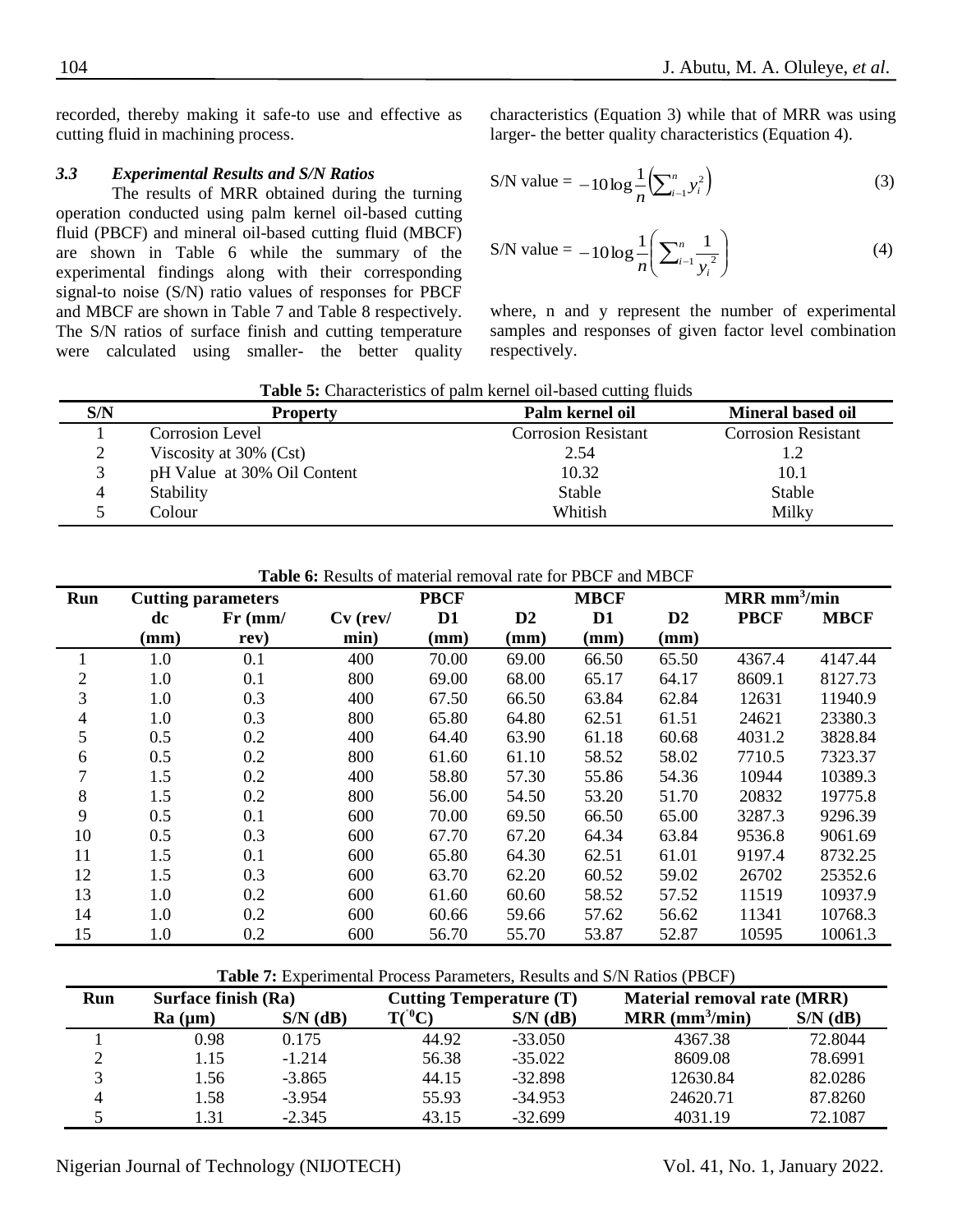| Run | Surface finish (Ra) |            | <b>Cutting Temperature (T)</b> |            |                              | <b>Material removal rate (MRR)</b> |  |  |
|-----|---------------------|------------|--------------------------------|------------|------------------------------|------------------------------------|--|--|
|     | Ra (µm)             | $S/N$ (dB) | $T(^{0}C)$                     | $S/N$ (dB) | $MRR$ (mm <sup>3</sup> /min) | $S/N$ (dB)                         |  |  |
| 6   | 1.35                | $-2.607$   | 52.15                          | $-34.346$  | 7710.47                      | 77.7416                            |  |  |
|     | 1.63                | $-4.244$   | 43.03                          | $-32.676$  | 10943.57                     | 80.7832                            |  |  |
| 8   | 2.83                | $-9.036$   | 54.60                          | $-34.744$  | 20831.46                     | 86.3744                            |  |  |
| 9   | 2.29                | $-7.197$   | 56.16                          | $-34.988$  | 3287.32                      | 70.3368                            |  |  |
| 10  | 2.84                | $-9.066$   | 46.26                          | $-33.304$  | 9536.76                      | 79.5880                            |  |  |
| 11  | 3.63                | $-11.198$  | 48.26                          | $-33.672$  | 9197.42                      | 79.2733                            |  |  |
| 12  | 2.41                | $-7.643$   | 50.60                          | $-34.082$  | 26701.5                      | 88.5307                            |  |  |
| 13  | 3.55                | $-11.012$  | 51.71                          | $-34.271$  | 11518.57                     | 81.2280                            |  |  |
| 14  | 3.44                | $-10.744$  | 51.93                          | $-34.308$  | 11341.36                     | 81.0933                            |  |  |
| 15  | 3.67                | $-11.293$  | 52.15                          | $-34.346$  | 10594.82                     | 80.5019                            |  |  |

**Table 8:** Experimental Process Parameters, Results and S/N Ratios (MBCF)

| Run | Surface finish (Ra) |            | <b>Cutting Temperature (T)</b> |            | <b>Material removal rate (MRR)</b> |            |  |
|-----|---------------------|------------|--------------------------------|------------|------------------------------------|------------|--|
|     | Ra (µm)             | $S/N$ (dB) | $T(^{0}C)$                     | $S/N$ (dB) | $MRR$ (mm <sup>3</sup> /min)       | $S/N$ (dB) |  |
|     | 2.92                | $-9.321$   | 49.96                          | $-33.972$  | 4147.44                            | 72.3556    |  |
| 2   | 3.18                | $-10.058$  | 62.69                          | $-35.944$  | 8127.73                            | 78.1994    |  |
| 3   | 3.22                | $-10.160$  | 49.09                          | $-33.820$  | 11940.86                           | 81.5407    |  |
| 4   | 2.91                | $-9.289$   | 62.20                          | $-35.876$  | 23380.25                           | 87.3770    |  |
| 5   | 3.77                | $-11.538$  | 47.98                          | $-33.621$  | 3828.84                            | 71.6613    |  |
| 6   | 4.13                | $-12.310$  | 57.99                          | $-35.268$  | 7323.37                            | 77.2942    |  |
|     | 3.49                | $-10.846$  | 47.85                          | $-33.598$  | 10389.34                           | 80.3318    |  |
| 8   | 5.30                | $-14.488$  | 60.71                          | $-35.666$  | 19775.75                           | 85.9227    |  |
| 9   | 2.69                | $-8.610$   | 62.45                          | $-35.910$  | 9296.39                            | 79.3663    |  |
| 10  | 3.56                | $-11.030$  | 51.44                          | $-34.226$  | 9061.69                            | 79.1442    |  |
| 11  | 3.58                | $-11.069$  | 53.67                          | $-34.594$  | 8732.25                            | 78.8225    |  |
| 12  | 2.41                | $-7.643$   | 56.26                          | $-35.004$  | 25352.64                           | 88.0805    |  |
| 13  | 4.57                | $-13.189$  | 57.50                          | $-35.193$  | 10937.93                           | 80.7787    |  |
| 14  | 4.47                | $-13.016$  | 57.75                          | $-35.231$  | 10768.26                           | 80.6429    |  |
| 15  | 4.61                | $-13.274$  | 57.99                          | $-35.268$  | 10061.31                           | 80.0531    |  |

Based on the experimental results shown in Table 7, it can be found that the surface finish, cutting temperature and material removal rate (MRR) of the machining operation carried out using the newly formulated PBCF falls within 0.98-3.67 µm, 43.03- 56.38 $\degree$ C and 4031.19-26701.5mm<sup>3</sup>/min respectively. These results indicate that the performance of the PBCF compared favourably with that of MBCF whose surface finish, cutting temperature and MRR lies within 2.41-  $4.61\mu$ m,  $47.85 - 62.45^{\circ}$ C and  $3828.84 - 25352.64$  mm<sup>3</sup>/min respectively as presented in Table 8. These findings are in agreement with the earlier work of Lawal et al [\[12\]](#page-12-10) who reported surface finish of 0.48- 3.62 µm and revealed that the cutting fluid formulated using palm kernel oil can favourably serve as a replacement for MBCF.

## *3.4 Analysis of Variance*

ANOVA was utilized in investigating the percentage contributions of individual machining parameters. This analysis was carried out using 95% confidence level and 5% significance level. The ANOVA result presented in Table 9 revealed that cutting speed (74.95%) and feed rate (73.29%) has the most significant effects on the surface finish of the AISI 1030 when using PBCF and MBCF respectively as cutting fluid. This result is in agreement with the earlier work of Lawal et al  $[12]$ who also utilised PBCF and reported that surface finish is most influenced by cutting speed (64.46%) and least influenced by depth of cut (0.3079%). In addition, Table 10 showed that the cutting temperature for both PBCF  $(81.56%)$  and MBCF  $(82.53%)$  are most influenced by cutting speed, followed by depth of cut and feed rate while ANOVA results presented in Table 11 revealed that feed rate has the most significant impact on material removal rate of both PBCF (43.75%) and MBCF (41.56%). This is also followed by depth of cut and feed rate. The percentage error recorded during this analysis were less than 5% indicating that the experiment was performed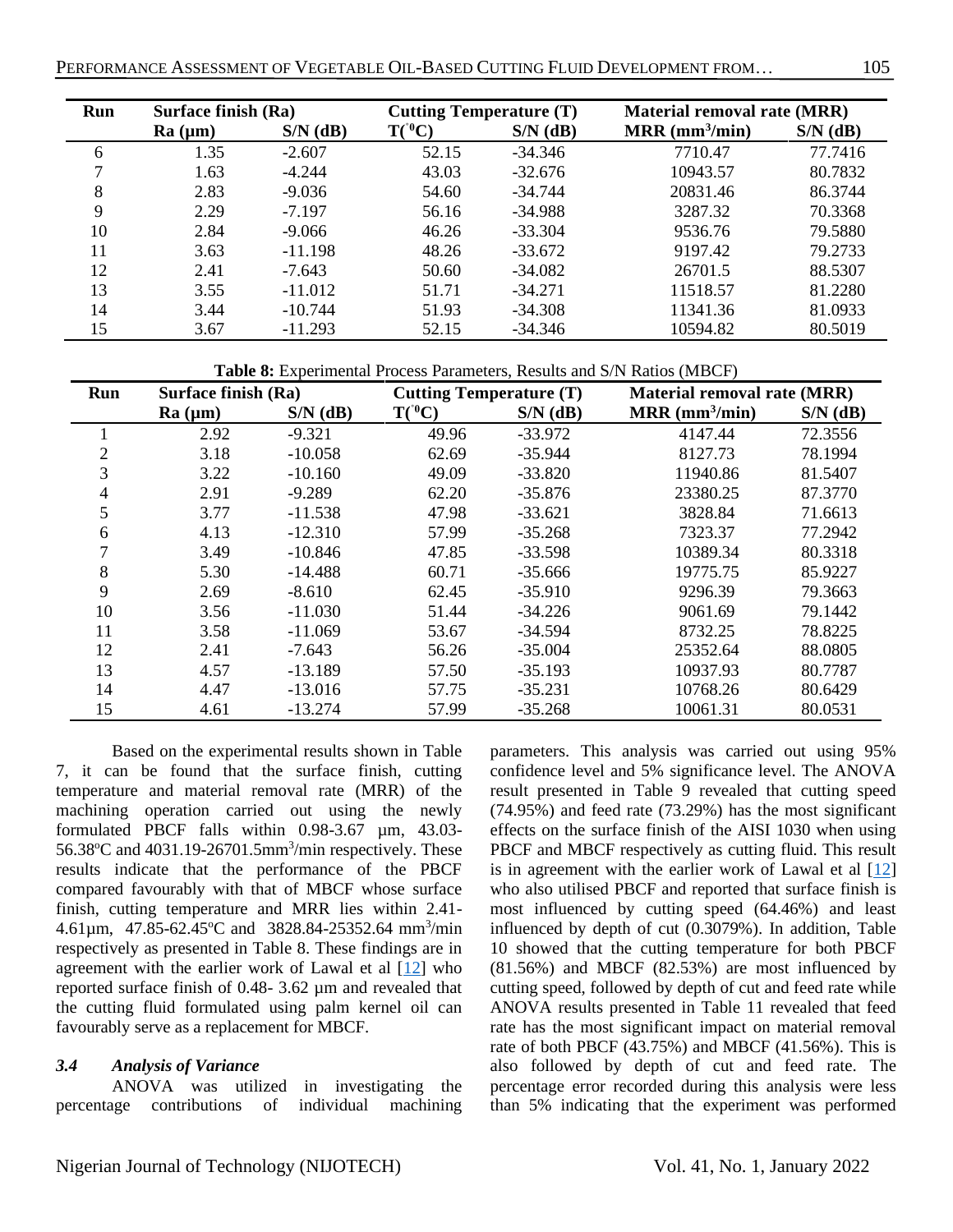with minima influence of experimental noise [\[18\]](#page-13-3). DOF, SS, MS, F, P, dc, Fr and Cv were used as notations for degree of freedom, sum of square, mean square, f-value, percentage contribution, depth of cut, feed rate and cutting speed respectively in this section.

#### *3.5 Multi-response optimisation*

## *3.5.1 Grey relational analysis*

As reported in the earlier work of Chin [\[31\]](#page-13-14), Abutu et al [\[32\]](#page-13-15) and Yiyo et al [\[33\]](#page-13-16) Grey relational analysis (GRA) is a multi-response optimisation technique which involves using Equation 5 (smaller-the-better attributes) and Equation 6 (larger-the-better attributes) to calculate the grey relational generation (GRG) of responses using the signal to-noise (S/N) ratios values presented in Table 7 and 8.

This is preceded by the calculation of grey relational coefficient (GRC) using Equation 7. The final phase of GRA is the calculation of grey relational grade (GR-Grade) using Equation 8. The results for the GRA of PBCF and MBCF are presented in Table 12 and 13 respectively.

| Table 9: ANOVA for surface finish |            |               |             |                          |                                                |            |             |             |              |         |
|-----------------------------------|------------|---------------|-------------|--------------------------|------------------------------------------------|------------|-------------|-------------|--------------|---------|
| <b>Factor</b>                     |            |               | <b>PBCF</b> |                          |                                                |            | <b>MBCF</b> |             |              |         |
|                                   | <b>DOF</b> | <b>SS</b>     | <b>MS</b>   | $\mathbf F$              | $P(\%)$                                        | <b>DOF</b> | <b>SS</b>   | MS          | $\mathbf{F}$ | $P(\%)$ |
| dc                                | 2.00       | 1.42          | 0.71        | 9.73                     | 10.47                                          | 2.00       | 0.87        | 0.44        | 14.17        | 9.31    |
| Fr                                | 2.00       | 1.39          | 0.70        | 9.55                     | 10.28                                          | 2.00       | 6.88        | 3.44        | 111.62       | 73.29   |
| Cv                                | 2.00       | 10.16         | 5.08        | 69.68                    | 74.95                                          | 2.00       | 1.39        | 0.69        | 22.51        | 14.78   |
| Error                             | 8.00       | 0.58          | 0.07        |                          | 4.30                                           | 8.00       | 0.25        | 0.03        |              | 2.63    |
| Total                             | 14.00      | 13.55         | 0.97        |                          | 100.00                                         | 14.00      | 9.39        | 0.67        |              | 100.00  |
|                                   |            |               |             |                          |                                                |            |             |             |              |         |
|                                   |            |               |             |                          | <b>Table 10:</b> ANOVA for cutting temperature |            |             |             |              |         |
| <b>Factor</b>                     |            |               | <b>PBCF</b> |                          |                                                |            |             | <b>MBCF</b> |              |         |
|                                   | ---        | $\sim$ $\sim$ | $- - -$     | $\overline{\phantom{a}}$ |                                                | ---        | $\sim$      | - -~        |              | - - -   |

| Factor |            |        | PBCF      |       |         |            |           | <b>MBCF</b> |       |         |  |
|--------|------------|--------|-----------|-------|---------|------------|-----------|-------------|-------|---------|--|
|        | <b>DOF</b> | SS     | <b>MS</b> | F     | $P(\%)$ | <b>DOF</b> | <b>SS</b> | MS          |       | $P(\%)$ |  |
| dc     | 2.00       | 24.60  | 12.30     | 8.60  | 7.60    | 2.00       | 34.38     | 17.19       | 59.28 | 8.59    |  |
| Fr     | 2.00       | 23.63  | 11.82     | 8.26  | 7.30    | 2.00       | 33.19     | 16.60       | 57.22 | 8.29    |  |
| Cv     | 2.00       | 263.98 | 131.99    | 92.30 | 81.56   | 2.00       | 330.3     | 165.1       | 569.4 | 82.53   |  |
| Error  | 8.00       | 1.44   | 1.43      |       | 3.53    | 8.00       | 2.32      | 0.29        |       | 0.58    |  |
| Total  | 14.0       | 323.65 | 23.12     |       | 100.0   | 14.0       | 400.2     | 28.58       |       | 100.0   |  |

|             | <b>Table 11:</b> ANOVA for Material Removal Rate (MRR) |                       |               |       |         |             |                 |                        |       |         |
|-------------|--------------------------------------------------------|-----------------------|---------------|-------|---------|-------------|-----------------|------------------------|-------|---------|
| <b>PBCF</b> |                                                        |                       |               |       |         | <b>MBCF</b> |                 |                        |       |         |
| Factor      | <b>DOF</b>                                             | SS(x10 <sup>6</sup> ) | $MS(x10^6)$ F |       | $P(\%)$ | <b>DOF</b>  | SS<br>$(x10^6)$ | <b>MS</b><br>$(x10^6)$ | F     | $P(\%)$ |
| dc          | 2                                                      | 242.97                | 121.5         | 33.97 | 34.81   | 2           | 176.4           | 88.201                 | 27.02 | 31.16   |
| Fr          | 2                                                      | 305.38                | 152.7         | 42.70 | 43.75   | 2           | 235.3           | 117.63                 | 36.03 | 41.56   |
| Cv          | 2                                                      | 120.99                | 60.50         | 16.92 | 17.34   | 2           | 128.3           | 64.124                 | 19.64 | 22.66   |
| Error       | 8                                                      | 28.61                 | 3.576         |       | 4.10    | 8           | 26.12           | 3.2649                 |       | 4.61    |
| Total       | 14                                                     | 697.95                | 49.85         |       | 100     | 14          | 566.0           | 40.431                 |       | 100     |

The resulting effects of cutting parameters (cutting speed, feed rate and depth of cut) for PBCF and MBCF obtained using the GR-grade values in Table 12 and 13 are shown in Table 14. The values highlighted in italics represent the optimal level of cutting parameters while the main effect plots for PBCF and MBCF obtained using values presented in Table 14 are shown in Figure 2 and 3 respectively.

Smaller-the better, 
$$
(a_{ij}) = \frac{l_{ij} - l_{ij}}{\overline{l_j} - l_j}
$$
 (5)

Larger-the-better attributes 
$$
= \frac{l_{ij} - l_i}{\overline{l_i} - l_j}
$$
 (6)

$$
(i = 1, 2, \dots w
$$
 and  $j = 1, 2, \dots x)$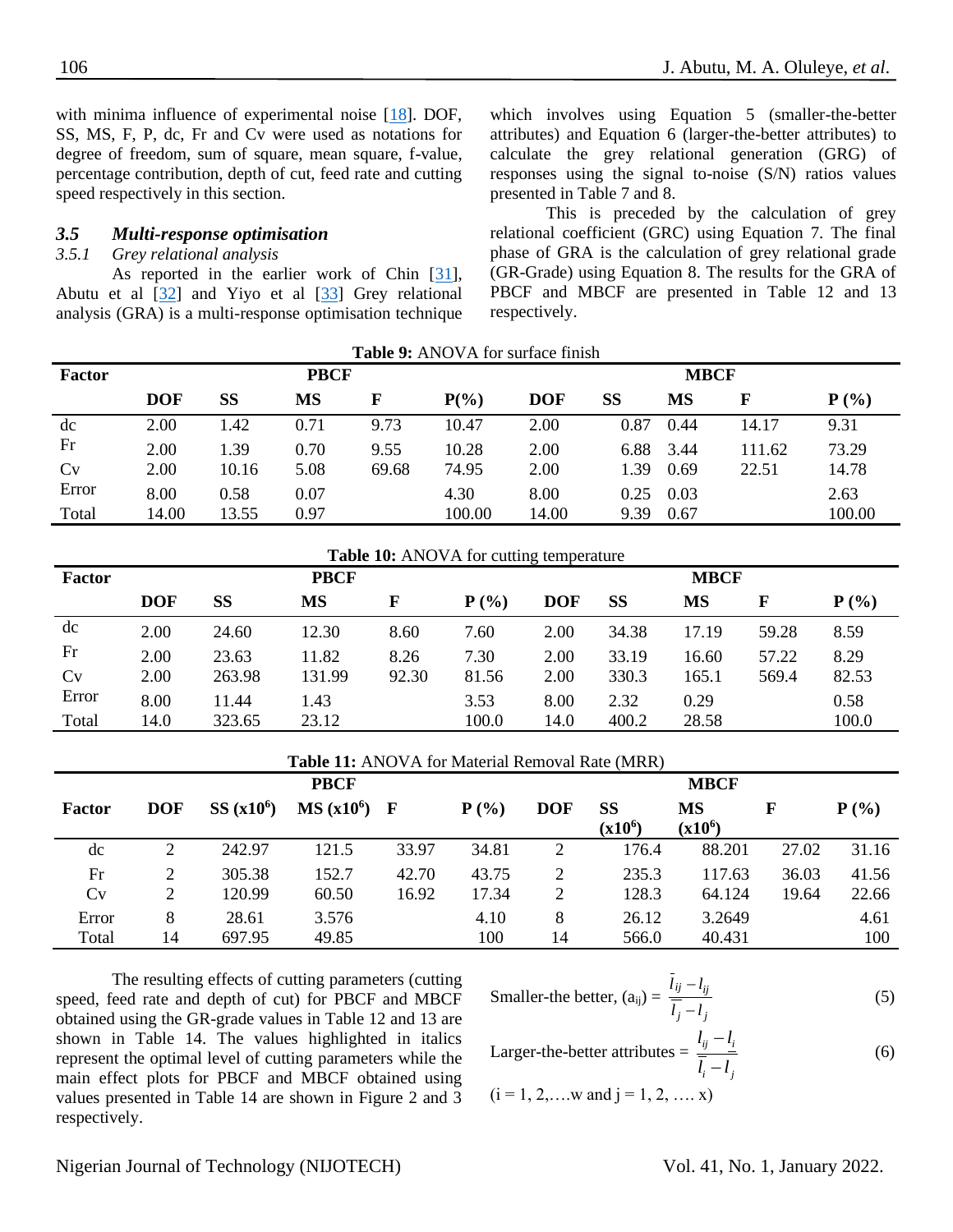where,  $l_i = (l_{i1}, l_{i2}, \ldots, l_{ij}, \ldots, l_{ix}), l_{ij}$  represent the performance value of alternative i attribute j and  $\bar{i}_j =$  $max{1_{ij}, i = 1, 2, ..., w}$  and  $i_j = min{1_{ij}, i = 1, 2, ...,}$ x}.

$$
GRC, \alpha(a_{0j}, a_{ij}) = \frac{\Omega_{\min} + \kappa \Omega_{\max}}{\Omega_{ij} + \kappa \Omega_{\max}}
$$
(7)

 $j = 1, 2, ...,$  w and  $i = 1, 2, ..., x, \Omega = a_{0j} - a_{ij}, \Omega_{\min} =$  $\min (\Omega_{ij}, i = 1, 2, \dots, w; j = 1, 2, \dots, x), \Omega_{nax} = \max ($ 

 $\Omega$ <sub>ij</sub>, i = 1, 2, ..., w; j = 1, 2, ..., x) and  $\kappa$  is the distinguishing coefficient,  $\kappa \in [0, 1]$ . The aim of distinguishing coefficient is to reduce or increase the range of the grey relational coefficient and the widely accepted value is 0.5 [33].

$$
Grade = \frac{\Delta GRC}{Number of \exp\text{erimental responses}} \tag{8}
$$

|  |  | Table 12: GRG, GRC and GR-grades for PBCF |  |
|--|--|-------------------------------------------|--|
|--|--|-------------------------------------------|--|

|                |       | <b>GRG</b> |            |       | <b>GRC</b> |            | GR-grade |
|----------------|-------|------------|------------|-------|------------|------------|----------|
| Sn             | Ra    | Tc         | <b>MRR</b> | Ra    | <b>Tc</b>  | <b>MRR</b> |          |
| $X_{o}$        | 1.000 | 1.000      | 1.000      |       |            |            |          |
| Ŧ.             | 0.000 | 0.159      | 0.136      | 0.333 | 0.373      | 0.366      | 0.358    |
| $\overline{2}$ | 0.121 | 1.000      | 0.460      | 0.363 | 1.000      | 0.481      | 0.614    |
| 3              | 0.352 | 0.095      | 0.643      | 0.436 | 0.356      | 0.583      | 0.458    |
| 4              | 0.362 | 0.970      | 0.961      | 0.439 | 0.944      | 0.928      | 0.770    |
| 5              | 0.220 | 0.010      | 0.097      | 0.391 | 0.336      | 0.356      | 0.361    |
| 6              | 0.243 | 0.711      | 0.407      | 0.398 | 0.634      | 0.457      | 0.496    |
| 7              | 0.385 | 0.000      | 0.574      | 0.449 | 0.333      | 0.540      | 0.441    |
| 8              | 0.803 | 0.881      | 0.881      | 0.718 | 0.808      | 0.808      | 0.778    |
| 9              | 0.643 | 0.986      | 0.000      | 0.583 | 0.972      | 0.333      | 0.630    |
| 10             | 0.806 | 0.268      | 0.508      | 0.720 | 0.406      | 0.504      | 0.543    |
| 11             | 0.992 | 0.424      | 0.491      | 0.984 | 0.465      | 0.496      | 0.648    |
| 12             | 0.681 | 0.600      | 1.000      | 0.611 | 0.555      | 1.000      | 0.722    |
| 13             | 0.975 | 0.680      | 0.599      | 0.952 | 0.610      | 0.555      | 0.706    |
| 14             | 0.951 | 0.696      | 0.591      | 0.911 | 0.622      | 0.550      | 0.694    |
| 15             | 1.000 | 0.711      | 0.559      | 1.000 | 0.634      | 0.531      | 0.722    |

|                | Table 13: GRG, GRC and GR-grades for MBCF |       |            |       |           |                 |       |
|----------------|-------------------------------------------|-------|------------|-------|-----------|-----------------|-------|
|                | <b>GRG</b><br><b>GRC</b>                  |       |            |       |           | <b>GR-grade</b> |       |
| Sn             | Ra                                        | Tc    | <b>MRR</b> | Ra    | <b>Tc</b> | <b>MRR</b>      |       |
| $X_{o}$        | 1.000                                     | 1.000 | 1.000      |       |           |                 |       |
| 1              | 0.244                                     | 0.160 | 0.042      | 0.398 | 0.373     | 0.343           | 0.371 |
| $\overline{c}$ | 0.352                                     | 1.000 | 0.398      | 0.435 | 1.000     | 0.454           | 0.630 |
| 3              | 0.368                                     | 0.095 | 0.602      | 0.442 | 0.356     | 0.557           | 0.451 |
| 4              | 0.239                                     | 0.971 | 0.957      | 0.397 | 0.945     | 0.921           | 0.754 |
| 5              | 0.568                                     | 0.010 | 0.000      | 0.536 | 0.336     | 0.333           | 0.402 |
| 6              | 0.683                                     | 0.712 | 0.343      | 0.612 | 0.634     | 0.432           | 0.560 |
| 7              | 0.470                                     | 0.000 | 0.528      | 0.485 | 0.333     | 0.514           | 0.444 |
| 8              | 1.000                                     | 0.881 | 0.869      | 1.000 | 0.808     | 0.792           | 0.867 |
| 9              | 0.139                                     | 0.986 | 0.469      | 0.368 | 0.972     | 0.485           | 0.608 |
| 10             | 0.495                                     | 0.268 | 0.456      | 0.498 | 0.406     | 0.479           | 0.461 |
| 11             | 0.502                                     | 0.425 | 0.436      | 0.501 | 0.465     | 0.470           | 0.479 |
| 12             | 0.000                                     | 0.599 | 1.000      | 0.333 | 0.555     | 1.000           | 0.630 |
| 13             | 0.812                                     | 0.680 | 0.555      | 0.727 | 0.610     | 0.529           | 0.622 |
| 14             | 0.784                                     | 0.696 | 0.547      | 0.698 | 0.622     | 0.525           | 0.615 |
| 15             | 0.823                                     | 0.712 | 0.511      | 0.739 | 0.634     | 0.506           | 0.626 |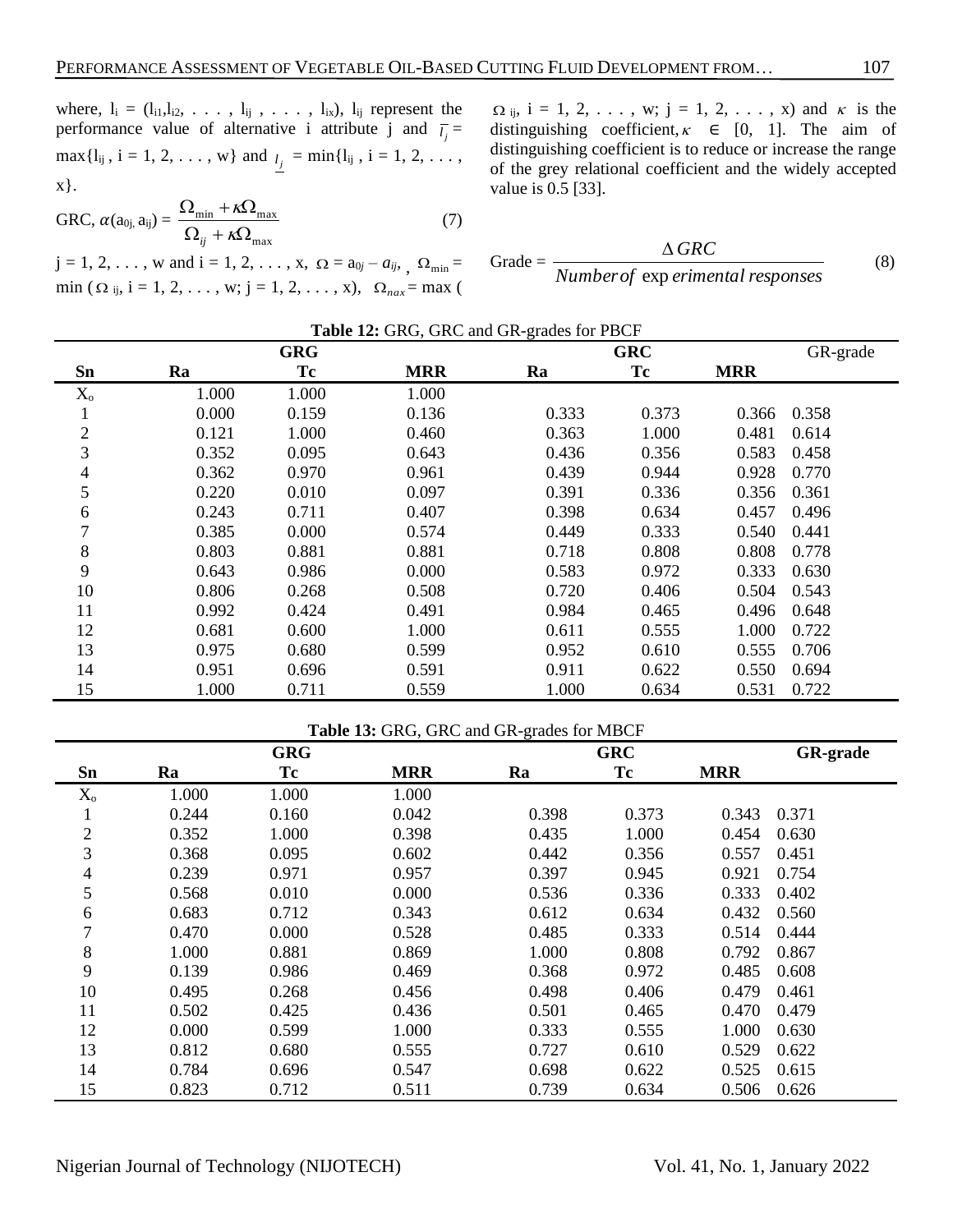

**Figure 3:** Main effect plots for MBCF

The main effects plots represented in Figure 2 revealed that using the formulated PBCF as cutting fluid in the turning of AISI 1030, optimum multi-response performance can be achieved using cutting speed (600 rev/min), feed rate (0.3mm/rev) and depth of cut (1.5mm) as cutting conditions while Figure 3 showed that optimum multi-response performance of the conventional mineral based cutting fluid (MBCF) can be achieved using cutting speed (800rev/min), feed rate (0.2mm/rev) and depth of cut (1.5mm). Kaladhar et al  $[34]$  suggested that any alteration of these optimal cutting conditions obtained

from this optimisation process may lead to poor performance of the machining process.

#### *3.5.2 Confirmation test*

Mathematical models for cutting parameters (depth of cut, feed rate and cutting speed) were obtained from the regression analysis of empirical experimental data using MINITAB 17 statistical software. Experiments were conducted based on the optimized values obtained from GRA to validate the regression equations for surface finish, cutting temperature and material removal rate.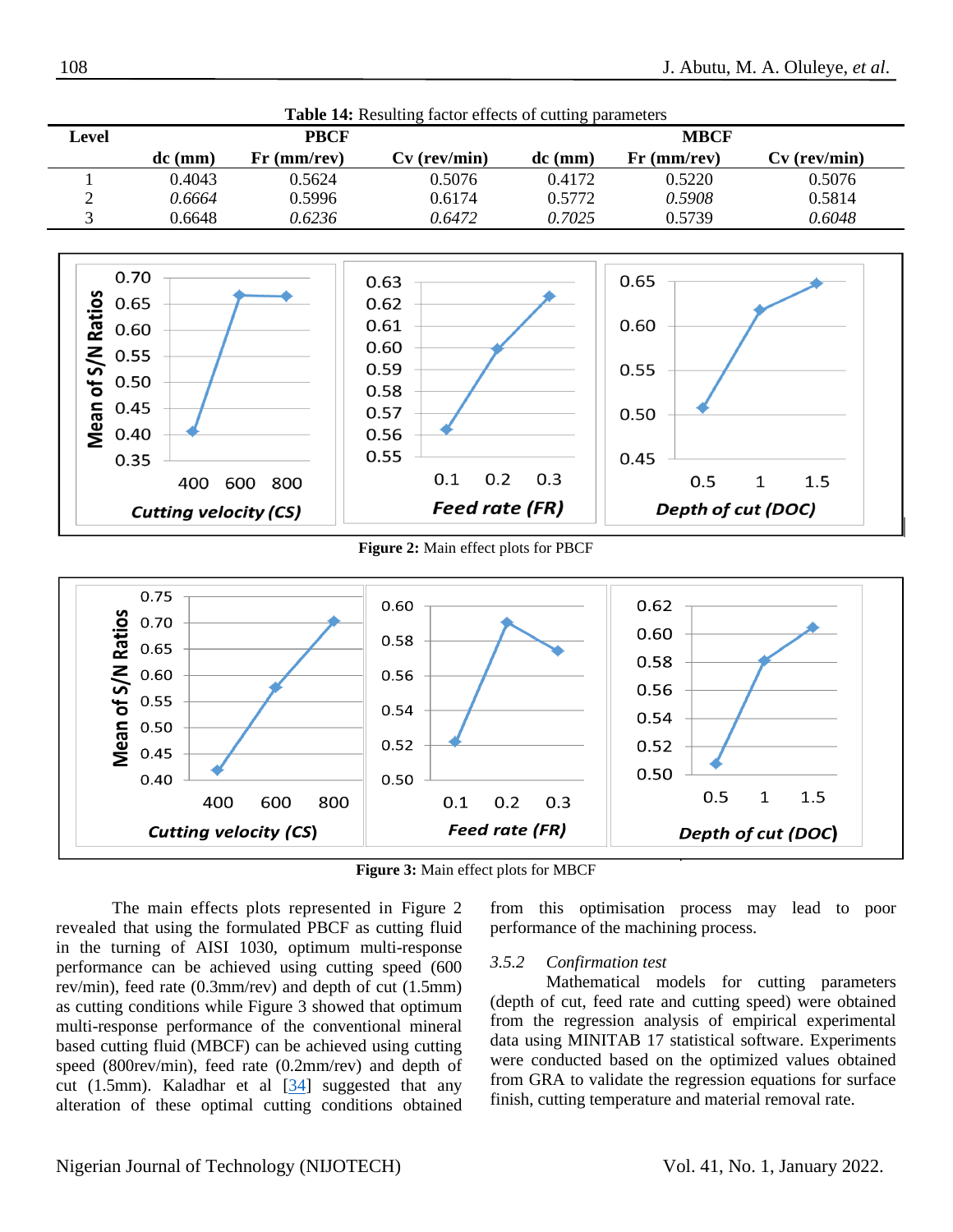The percentage errors obtained during this validation are shown Table 15. dc (depth of cut), Fr (feed rate), Cv (cutting speed), Ra (surface finish), Tc (cutting

# *PBCF*

- i. Ra ( $\mu$ m) = -15.66 + 0.04709 Cv + 34.87 Fr + 1.90 dc -0.000041 Cv\*Cv - 61.2 Fr\*Fr- 0.597 dc\*dc - 0.00187 Cv\*Fr + 0.00290 Cv\*dc - 8.85 Fr\*dc(5) *Rsq= 95.45% and Rsq (adj) = 87.27%*
- ii. Tc ( $^{\circ}0C$ ) = 31.6 + 0.0752 Cv 84.6 Fr 1.51 dc - $0.000046 \text{ Cv*}$ Cv  $+ 25.1 \text{ Fr*}$   $- 7.45 \text{ dc*}$ dc + 0.0040 Cv\*Fr + 0.00643 Cv\*dc + 61.2 Fr\*dc*(*6) *Rsq= 96.80% and Rsq (adj) = 91.05%*
- iii. MRR (mm3/min) = 13967 17.8 Cv 108489 Fr 7196 dc  $+0.00130 \text{ Cv*}$ Cv  $+135350 \text{ Fr*}$ Fr  $1297 \text{ dc}^* \text{dc}$  + 96.9 Cv\*Fr + 15.52 Cv\*dc  $+ 56273 \text{ Fr}^* \text{dc}$  (7) *Rsq= 99.63% and Rsq (adj) = 98.97%*

When  $Cv = 600$  rev/min,  $Fr = 0.3$ mm/rev and  $dc =$ 1.5mm;

 $Ra = 2.5847 \mu m$ , Tc = 54.093 °C and MRR =  $26410.4 \text{ mm}^3/\text{min}$ 

temperature) and MRR (material removal rate) were used as notations in the mathematical models shown Equation 5-10.

## *MBCF*

iv. Ra ( $\mu$ m) = -4.73 + 0.00483 Cv + 66.2 Fr + 1.52 dc -0.000005 Cv\*Cv - 130.3 Fr\*Fr - 0.750 dc\*dc -0.0071  $Cv*Fr + 0.00362 Cv*dc - 10.20 Fr*dc$  (8) *Rsq= 91.42% and Rsq (adj) = 75.99%*

- v. Tc ( $^{\circ}0C$ ) = 35.2 + 0.0836 Cv 94.3 Fr 1.64 dc -0.000051 Cv\*Cv + 28.0 Fr\*Fr - 8.29 dc\*dc  $+ 0.0048 \text{ Cv*Fr} + 0.00712 \text{ Cv*dc} + 68.0 \text{ Fr*dc}$  (6) *Rsq= 96.80% and Rsq (adj) = 91.05%* vi. MRR  $(mm3/min) = 21780 + 6.4$  Cv - 172756 Fr -20815 dc  $-0.0184 \text{ Cv*}$ Cv  $+ 204566$  FR\*FR $+ 1904$  dc\*dc  $+ 93.2$  Cv\*Fr
	- $+ 14.73 \text{ Cv*dc} + 84275 \text{ Fr*dc}$  (10)

*Rsq= 98.56% and Rsq (adj) = 95.98%*

When  $Cv = 800$ rev/min,  $Fr = 0.2$ mm/rev and  $dc = 1.5$ mm;  $Ra = 4.7025 \mu m$ , Tc = 57.9895 °C and MRR = 19687.44 mm<sup>3</sup> /min

Montgomery et al  $[35]$  suggested that in every multiple linear regression model, the Rsq (adj) (correlation coefficient) value should be between 80 and 100%. Though, some of the Rsq (adj) values obtained in this study were slightly below 80%, this may be attributed to noise which may arise from experimental uncertainty [\[32\]](#page-13-15).

| <b>Table 15:</b> Percentage errors for confirmation test |                   |                  |                |                    |                   |                |  |
|----------------------------------------------------------|-------------------|------------------|----------------|--------------------|-------------------|----------------|--|
| <b>PBCF</b><br><b>Parameters</b>                         |                   |                  |                | <b>MBCF</b>        |                   |                |  |
|                                                          | Cal. value        | Exp. value       | Error $(\% )$  | Cal. value         | Exp. value        | Error<br>(%)   |  |
| Ra (µm)                                                  | 2.5847            | 2.71             | 4.624          | 4.7025             | 4.901             | 4.050          |  |
| Tc $(^{\circ}C)$<br>MRR ( $mm^3/min$ )                   | 54.093<br>26410.4 | 53.81<br>25563.4 | 0.526<br>3.313 | 57.9895<br>19687.4 | 60.701<br>19775.7 | 4.481<br>0.447 |  |

The confirmatory test results presented in Table 15 showed that the use of PBCF in the turning of the AISI 1030 steel workpiece produced percentage errors of 4.624% (surface finish), 0.526% (cutting temperature) and 3.313% (material removal rate) while the use of conventional MBCF gave a percentage error of 4.050% (surface finish), 4.481% (cutting temperature) and 0.447% (material removal rate). These results therefore showed that a low percentage error  $(>5%)$  was achieved thereby indicating that there is a good correlation between the experimental results and the predicted regression models. In addition, the turning operation conducted using the formulated PBCF produced better surface finish, lesser

cutting temperature and higher material removal rate compared to the turning operation done using the conventional MBCF. These findings revealed that the formulated PBCF can serve as a possible substitute for conventional mineral based cutting fluid in the turning of low carbon steel such as AISI 1030 alloy steel.

## *3.5.3 Chip formation Analysis*

The type, colour and form of chips produced in any machining process are critical features which strongly influence the stability of cutting process [\[36-38\]](#page-14-0). Though, chips are considered as wastes as a result are not important in machining processes but it has been observed that some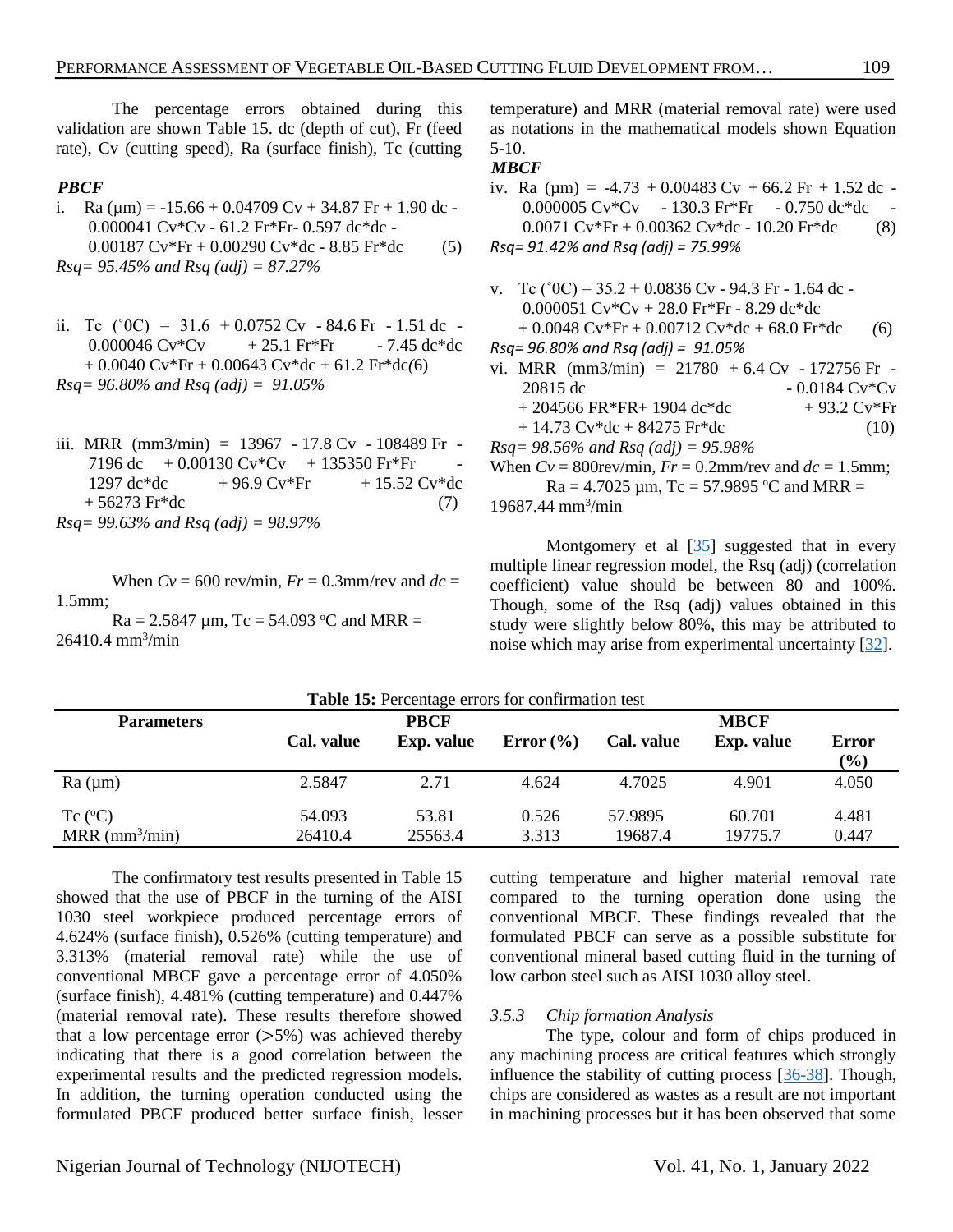chips formed during any metal cutting operation could hamper the cutting process especially the very long chips which has the tendency of curling on the workpiece. Segreto et al [\[38\]](#page-14-1) revealed that long chips can interfere with workpiece as well as machine tool and have harmful impacts on the product quality and the material removal rate, thereby posing great effects on the machining operation. In this study, chips formation analysis was conducted on the two cutting conditions obtained from Grey relational analysis for PBCF and MBCF. The chips produced after the cutting operations conducted under different cutting conditions of dc (depth of cut), Fr (feed rate) and Cv (cutting speed) are shown in Table 16. The comparison and categorisation of these chips were carried out in accordance with ISO 3685chip form classification standards. Based on the results presented in Table 16, it can be observed that the type of chips produced at each experimental runs comprise of different forms of continuous chips with the chip length ranging from 1300mm to 1450mm. Snarled washer chip and snarled tubular chip were produced using PBCF and MBCF respectively. In addition, in the metal cutting process, two different colours of chips were observed. The machining process conducted using PBCF produced bright and smooth chip while the use of MBCF produced burnt and black chip. Segreto et al [\[38\]](#page-14-1) and Kazeem et al [\[18\]](#page-13-3) have revealed that the use of insufficient lubricant or high feed or high cutting speed or high wear at cutting edge lead to the production of burnt and black chips during machining process. Also, [Singh](javascript:;) et al [\[39\]](#page-14-3) reported that black colour of chip indicates that high heat is generated during machining operation which is not kept in the workpiece material or the insert but directed into the chip thereby instigating oxidation of the chip. This implies that the palm kernel oil -based cutting fluid was sufficiently able to penetrate into the chip/workpiece boundary. As a result, compared to the mineral oil-based cutting fluids, the formulated cutting fluids produce favourable chips during the machining of AISI 1030 steel alloy under the optimal cutting conditions.

**Table 16:** Types and colour of chips produced during machining

| <b>Type of</b><br>cutting fluid | <b>Cutting parameters</b>                                | <b>Chip formed</b> | Type of chip            | <b>Colour</b>             |
|---------------------------------|----------------------------------------------------------|--------------------|-------------------------|---------------------------|
| <b>PBCF</b>                     | $dc = 1$ mm<br>$Fr = 0.3$ mm/rev<br>$Cv = 600$ rev/min   |                    | Snarled washer<br>chip  | bright and<br>smooth chip |
| <b>MBCF</b>                     | $dc = 0.5$ mm<br>$Fr = 0.2$ mm/rev<br>$Cv = 800$ rev/min |                    | Snarled tubular<br>chip | burnt and black<br>chips  |

## **4 CONCLUSIONS**

In this work, non-edible seed oils (palm kernel oil) was locally sourced and characterised by determining its physio-chemical properties. The effects of the formulated and conventional mineral oil based cutting fluid on machining performance (material removal rate, cutting temperature and surface finish) were investigated by turning AISI 1030 alloy steel using coated carbide tool insert. Box Behnken's design (BBD) technique via Response surface methodology (RSM) was used for design of experiment. The following conclusions can be drawn based on the findings from this work:

i. The physio-chemical and lubricity related properties of palm kernel oil proved to be

satisfactory and human-friendly as a result, can be adopted as base oil for cutting fluid formulation while the physical and chemical analyses performed on the formulated palm kernel oil based cutting fluid showed a satisfactory performance in terms of the excellent results as compared to the conventional mineral cutting fluid.

ii. The use of palm kernel oil-based cutting fluid in the turning of AISI 1030 produced;  $3.67 \pm 0.98 \mu m$ , 56.38±43.03°C and 26701.5±3287.32mm<sup>3</sup>/min for surface finish, cutting temperature and material removal rate respectively while the use of mineral oil based cutting fluid produced;  $4.61 \pm 2.41 \mu m$ , 62.45 $\pm$ 47.85°C and 25352.64 $\pm$ 3828.84mm<sup>3</sup>/min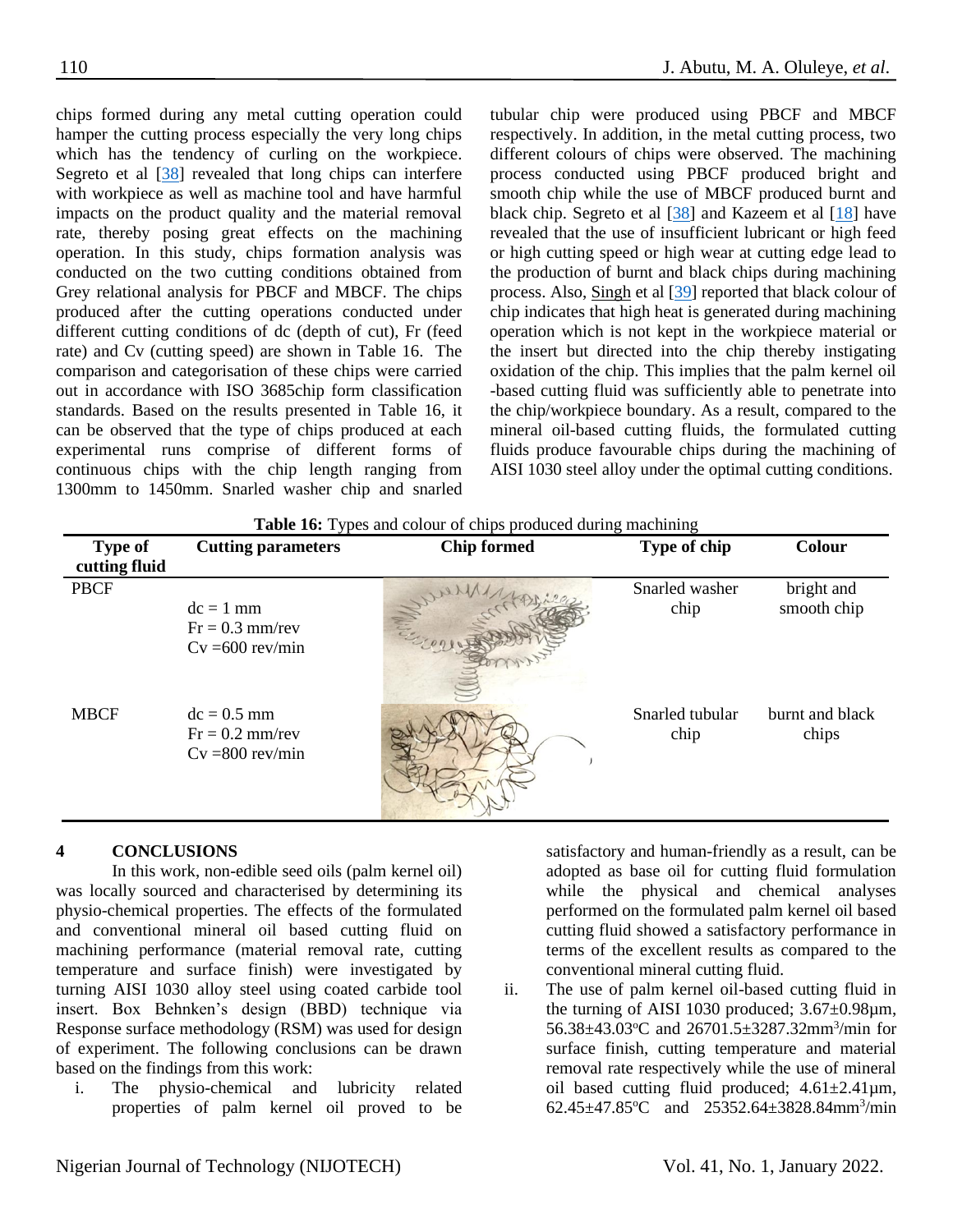for surface finish, cutting temperature and material removal rate respectively.

- iii. The Analysis of Variance (ANOVA) results showed that cutting temperature is greatly affected by cutting speed while material removal rate is most influenced by feed rate for both palm kernel oil and mineral oil-based cutting fluids. In addition, the surface finish of the formulated and conventional oil based cutting fluid was most influenced by cutting speed and feed rate respectively.
- iv. The optimal multi-response machining parameters can be obtained with palm kernel oil-based cutting fluid using of using depth of cut, feed rate and cutting speed of 1.5mm, 0.3mm/rev and 600rev/min respectively while, the optimal multiresponse machining parameters can be achieved with using mineral based cutting fluid using depth of cut, feed rate and cutting speed of 1.5 mm, 0.2mm/rev, 800rev/min respectively.
- v. The confirmatory test for the two cutting fluids showed low percentage error  $(>5%)$  indicating that there was a good correlation between the experimental results and the predicted regression models.
- vi. Also, the turning operations conducted on the AISI 1030 alloy steel workpiece using optimal conditions specified by Grey relational analysis (GRA) produced continuous snarled washer chip with bright and smooth colour for Palm kernel oil based cutting fluid (PBCF) as well as continuous snarled tubular chip with burnt and black colour for Mineral oil based cutting fluid (MBCF) which are in conformity with ISO 3685 standards.
- vii. Finally, in the future, type of cutting fluid should be set as an experimental factor along with depth of cut, feed rate and cutting speed so as to statistically evaluate its significance in machining operation.

## **REFERENCES**

- <span id="page-12-0"></span>[1] Vahid, A. Mojtaba, F., Abbas, S. And Reza, K. "Evaluation of The Metalwork Cutting Fluid Treatment Performance using Fenton Oxidation Process in Comparison with Coagulation Flocculation", *Caspian Journal of Applied Sciences Research,* 2(5), 2013, pp. 90-98.
- <span id="page-12-1"></span>[2] Occupational Safety and Health Administration. *Metalworking Fluids: Safety and Health Best Practices Manual.* U.S Department of Labor, *1999*.
- <span id="page-12-2"></span>[3] Pei, Y., Yiming, R. And Gang, W. "The Effect of Cutting Fluids Applied in Metal Cutting Process,

Proceedings of The Institution of Mechanical Engineers", *Part B: Journal of Engineering Manufacture,* 230(1), 2016, pp.19-37

- <span id="page-12-3"></span>[4] Iowa Waste Reduction Center, "Cutting Fluid Management: Small Machining Operations", *Iowa Waste Reduction Center Book Gallery*. 12, 2003, pp. 1-69.
- <span id="page-12-4"></span>[5] [Lawal,](https://www.sciencedirect.com/science/article/abs/pii/S0890695511001726#!) S.A., [Choudhury,](https://www.sciencedirect.com/science/article/abs/pii/S0890695511001726#!) I.A. And [Nukman,](https://www.sciencedirect.com/science/article/abs/pii/S0890695511001726#!) Y. Application of Vegetable Oil-Based Metalworking Fluids in Machining Ferrous Metals—A review, *[International Journal Of Machine Tools And](https://www.sciencedirect.com/science/journal/08906955)  [Manufacture,](https://www.sciencedirect.com/science/journal/08906955)* [52\(1\),](https://www.sciencedirect.com/science/journal/08906955/52/1) 2012, pp. 1-12.
- <span id="page-12-5"></span>[6] [Benedicto,](https://www.sciencedirect.com/science/article/pii/S1877705817315801#!) E., [Carou,](https://www.sciencedirect.com/science/article/pii/S1877705817315801#!) D. And [Rubio,](https://www.sciencedirect.com/science/article/pii/S1877705817315801#!) E.M. "Technical, Economic And Environmental Review of the Lubrication/Cooling Systems used in Machining Processes", *[Procedia Engineering,](https://www.sciencedirect.com/science/journal/18777058)* [184,](https://www.sciencedirect.com/science/journal/18777058/184/supp/C) 2017, pp. 99-116.
- <span id="page-12-6"></span>[7] Heisel, U.; Lutz, M., Spath, D., Wassmer, R., Walter, U. "A Técnica Da Quantidade Mínima De Fluidos E Sua Aplicação Nos Processos De Corte", [The Minimum Quantity of Fluid Technique and its Application to Metal Cutting], *Máquinas E Metais, Aranda Publisher*, February, 1998, pp. 22 – 38.
- [8] Kalhöfer, E., "Dry Machining Principles and Applications", 20. Seminário International De Alta Tecnologia, [2th International Seminar on High Technology], Unimep, Santa Barbara D'oeste – Sp, Brazil, 1997.
- <span id="page-12-7"></span>[9] Klocke, F., Eisenblätter, G. "Presented at The Opening Session Dry Cutting", *Annals of The Cirp,* 46(2), 1997, 519-526.
- <span id="page-12-8"></span>[10] [Brajendra, K. S.](https://www.sciencedirect.com/science/article/abs/pii/S0301679X08001606#!), [Adhvaryu,](https://www.sciencedirect.com/science/article/abs/pii/S0301679X08001606#!) A. and [Sevim, Z..E.](https://www.sciencedirect.com/science/article/abs/pii/S0301679X08001606#!) (2009). Friction and Wear Behavior Of Thioether Hydroxy Vegetable Oil*, [Tribology International](https://www.sciencedirect.com/science/journal/0301679X) Journal*, [42\(2\)](https://www.sciencedirect.com/science/journal/0301679X/42/2), pp.353-358.
- <span id="page-12-9"></span>[11] Sullivan, P.A., Eisen, E.A., Woskie, S.R., Kriebel, D. Wegman, D.H., Hallock, M.F., Hammond, S.K., Tolbert, P.E., Smith, T.J. and Monson, R.R. "Mortality Studies of Metalworking Fluid Exposure in the Automobile Industry: Vi, A Case-Control Study of Esophageal Cancer", *American Journal of Industrial Medicine.* 34, 1998, pp. 36–48.
- <span id="page-12-10"></span>[12] Lawal, S.A., Choudhury, I.A. And Nukman, Y. "Evaluation of Vegetable and Mineral Oil-n-Water Emulsion Metal Cutting Fluids in Turning Aisi 4340 Steel with Coated Carbide Tools". *Journal of Cleaner Production,* 66, 2014, pp. 610-618.
- <span id="page-12-11"></span>[13] [Sujan, D.](https://www.sciencedirect.com/science/article/abs/pii/S0959652614007999#!), [Moola, M. R.](https://www.sciencedirect.com/science/article/abs/pii/S0959652614007999#!) and [Qua, S.](https://www.sciencedirect.com/science/article/abs/pii/S0959652614007999#!) "Environmental Friendly Cutting Fluids And Cooling Techniques In Machining: A Review", *[Journal Of Cleaner](https://www.sciencedirect.com/science/journal/09596526)  [Production,](https://www.sciencedirect.com/science/journal/09596526)* [83,](https://www.sciencedirect.com/science/journal/09596526/83/supp/C) 2014, pp. 33-47.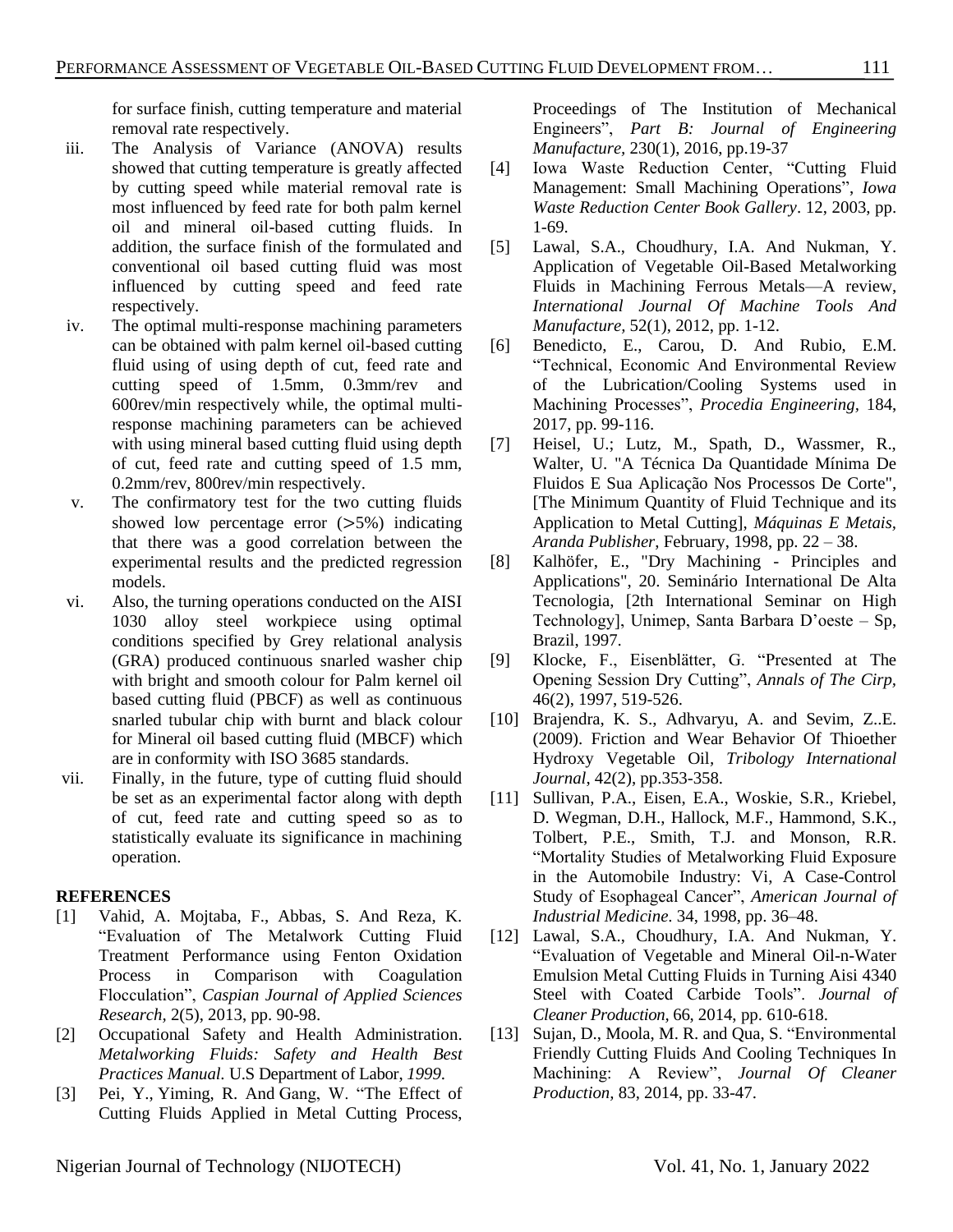- [14] [Yashvir, S.](https://www.sciencedirect.com/science/article/abs/pii/S0957582017302963#!), [Abid, F.](https://www.sciencedirect.com/science/article/abs/pii/S0957582017302963#!), [Aamir, R., Muhammad, A. M.](https://www.sciencedirect.com/science/article/abs/pii/S0957582017302963#!) and [Surbhi, J.](https://www.sciencedirect.com/science/article/abs/pii/S0957582017302963#!) "Sustainability of a Non-Edible Vegetable Oil Based Bio-Lubricant for Automotive Applications: A Review", *[Process Safety And](https://www.sciencedirect.com/science/journal/09575820)  [Environmental Protection,](https://www.sciencedirect.com/science/journal/09575820)* [111,](https://www.sciencedirect.com/science/journal/09575820/111/supp/C) 2017, pp. 701-713.
- <span id="page-13-0"></span>[15] Wisley, F. S., Anselmo, E. D. And Álisson, R. M. "Application of Cutting Fluids in Machining Processes" *Journal [of the Brazilian Society Of](http://www.scielo.br/scielo.php?script=sci_serial&pid=0100-7386&lng=en&nrm=iso)  [Mechanical Sciences](http://www.scielo.br/scielo.php?script=sci_serial&pid=0100-7386&lng=en&nrm=iso)*, Vol. 23, No. 2, 2001, 227-240.
- <span id="page-13-1"></span>[16] Prakash J.R.S., Rahman M., Kumar A.S., Lim S.C. "Effect of Minimal Quantities of Lubricant in Micro Milling". *In: Inasaki I. (Eds) Initiatives of Precision Engineering At The Beginning Of A Millennium. Springer, Boston*, Ma, 2002, Available at [Https://Doi.Org/10.1007/0-306-](https://doi.org/10.1007/0-306-47000-4_60) [47000-4\\_60](https://doi.org/10.1007/0-306-47000-4_60)
- <span id="page-13-2"></span>[17] Weingaernter, W.; Schroeter, R.; Teixeira, C.R. "A Influência Da Minimização Do Fluido De Corte (Effects of Cutting Fluids Minimization)", Máquinas E Metais, Aranda Publisher, Janeiro, 2000, pp. 52 – 59.
- <span id="page-13-3"></span>[18] Kazeem, R.A., Fadare, D.A., Abutu, J., Lawal, S.A. And Adesina, O.S. ["Performance Evaluation of](https://www.sciencedirect.com/science/article/pii/S175558172030081X)  [Jatropha Oil-Based Cutting Fluid in Turning Aisi](https://www.sciencedirect.com/science/article/pii/S175558172030081X)  [1525 Steel Alloy"](https://www.sciencedirect.com/science/article/pii/S175558172030081X), *Cirp Journal Of Manufacturing Science And Technology*, 31, 2020, pp. 418–430.
- [19] [Frederique, R. A.,](https://www.sciencedirect.com/science/article/abs/pii/S1381116903005818#!) [Daniella, G. L.](https://www.sciencedirect.com/science/article/abs/pii/S1381116903005818#!), [Elias, H. H.,](https://www.sciencedirect.com/science/article/abs/pii/S1381116903005818#!) [Carlos, W.](https://www.sciencedirect.com/science/article/abs/pii/S1381116903005818#!) and [Paulo, A. Z. S.](https://www.sciencedirect.com/science/article/abs/pii/S1381116903005818#!) "Utilization of Metal Complexes as Catalysts in the Transesterification of Brazilian Vegetable Oils with different Alcohols", *[Journal Of Molecular Catalysis A: Chemical,](https://www.sciencedirect.com/science/journal/13811169)* [209\(](https://www.sciencedirect.com/science/journal/13811169/209/1) [1–2\)](https://www.sciencedirect.com/science/journal/13811169/209/1), 2004, pp. 29-33.
- <span id="page-13-4"></span>[20] Carlos, A. S. B., Janaina, F. S. G., Jefferson, O. G. And Jordao, G. "Performance of the Jatropha Vegetable-Base Soluble Cutting Oil as a Renewable Source In The Aluminum Alloy 7050-T7451 Milling", *Cirp Journal Of Manufacturing Science And Technology*, 7, 2014, pp. 210–221.
- <span id="page-13-5"></span>[21] Ojolo, S., Amuda, M., Ogunmola, O. and Ononiwu, C. "Experimental Determination of the Effect of Some Straight Biological Oils on Cutting Force during Cylindrical Turning". *Materia (Rio De Janeiro),* 13(4), 2008, pp 650-663.
- <span id="page-13-6"></span>[22] [Winter,](https://www.sciencedirect.com/science/article/abs/pii/S1755581713000540#!) M., [Bock,](https://www.sciencedirect.com/science/article/abs/pii/S1755581713000540#!) R. And [Herrmann,](https://www.sciencedirect.com/science/article/abs/pii/S1755581713000540#!) C. "Investigation of a New Polymer-Water Based Cutting Fluid to Substitute Mineral Oil Based Fluids in Grinding Processes", *[Cirp Journal Of](https://www.sciencedirect.com/science/journal/17555817)  [Manufacturing Science And Technology,](https://www.sciencedirect.com/science/journal/17555817)* [6\(4\),](https://www.sciencedirect.com/science/journal/17555817/6/4)  2013, pp 254-262.
- <span id="page-13-7"></span>[23] Mahadi, M.A., Choudhury, I.A., Azuddin, M. And Nukman, Y. "Use of Boric Acid Powder Aided

Vegetable Oil Lubricant in Turning Aisi 431 Steel", *Procedia Engineering*, 184, 2017, pp. 128 – 136.

- <span id="page-13-8"></span>[24] Kamal, H., Anish, K., And Garg, M.P. "Experimental Investigation of Material Removal Rate in Cnc Turning using Taguchi Method", *International Journal of Engineering Research*, 2(2), 2012, pp. 2248 – 9622.
- <span id="page-13-9"></span>[25] Xavior, M.A. And Adithan, M. "Determining the Influence of Cutting Fluids on Tool Wear and Surface Roughness During Turning of Aisi 304 Austenitic Stainless Steel". *Journal of Materials Processing Technology,* 209(2), 2009, pp. 900-909.
- [26] Papiya, B., Gaurav, A., Nitesh, P., Nitin, B. "Improving the Surface Texture of Mild Steel Using Vegetable Oil as Cutting Fluid". *International Journal of Applied Engineering Research.* 9(8), 2014, 883-888.
- <span id="page-13-10"></span>[27] Cox, H. E. and Pearson, D. The Chemical Analysis of Foods, *Chemical Publishing Co. Inc.,* New York, pp.421, 1962.
- <span id="page-13-11"></span>[28] Agu C. K., Lawal S. A., Abolarin M. S., Agboola J. B., Abutu J. And Awode E. I. "Multi-Response Optimisation of Machining Parameters in Turning Aisi 304l using different Oil-Based Cutting Fluids", *Nigerian Journal of Technology* 38(2), 2019, pp.364-375.
- <span id="page-13-12"></span>[29] Dhabale, R. And Jatti, V. S. "Optimization of Material Removal Rate of Almg1sicu In Turning Operation using Genetic Algorithm", *Wseas Transactions on Applied and Theoretical Mechanics,* 10, 2015, pp.95-101.
- <span id="page-13-13"></span>[30] John, J. M. "Evaluation of the Lubricating Properties of Palm Kernel Oil, Leonardo Electronic *Journal of Practices and Technologies*", 7(14), 2009, pp.107- 114.
- <span id="page-13-14"></span>[31] Chin, P.F. "Manufacturing Process Optimization for Wear Property of Fiberrein forced Polybutylene Terephthalate Composites with Grey Relational Analysis", *Wear Journal,* 25, 2003, pp. 298–306.
- <span id="page-13-15"></span>[32] Abutu J., Lawal S.A., Ndaliman M.B., Lafia-Araga R.A., Adedipe O. & Choudhury I. A. "Production and Characterization of Brake Pad Developed from Coconut Shell Reinforcement Material using Central Composite Design". *Sn Applied Sciences.* 1,18, 2019.
- <span id="page-13-16"></span>[33] Yiyo, K., Taho, Y. And Guan, W.H. "The Use of A Grey-Based Taguchi Method For Optimizing Multi-Response Simulation Problems", *Eng. Optim.* 40(6), 2008, pp.517–528.
- <span id="page-13-17"></span>[34] Kaladhar, M., Subbaiah, K.V. and Rao, C.S. "Determination Of Optimum Process Parameters During Turning of Aisi 304 Austenitic Stainless